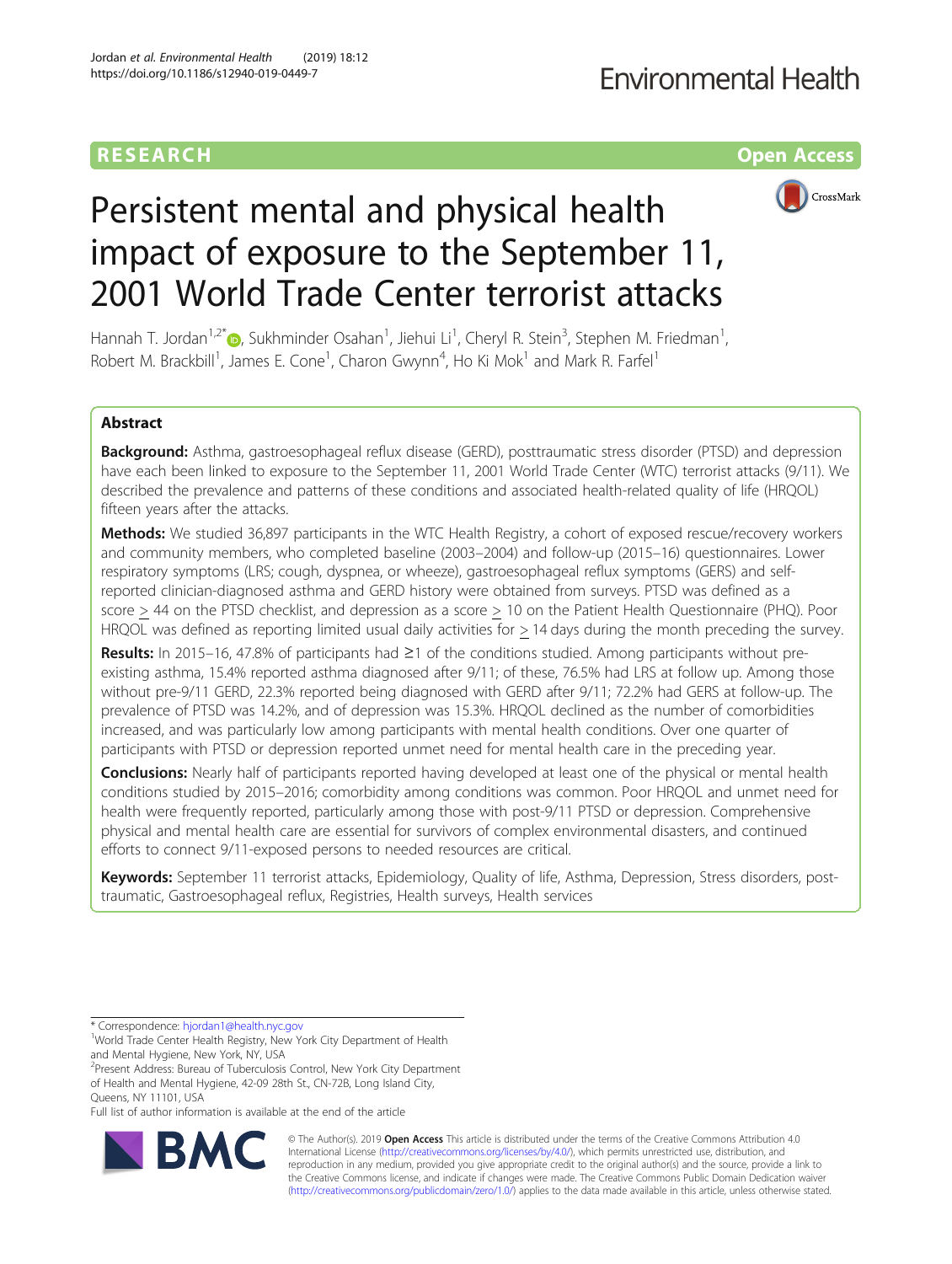## Introduction

On September 11, 2001, terrorists launched two hijacked commercial jet planes into the World Trade Center (WTC) complex in Manhattan. In addition to immediately claiming over 2700 lives [\[1](#page-14-0)], the destruction of the WTC towers and nearby structures exposed hundreds of thousands of survivors to massive quantities of dust and fumes from collapsing buildings, the combustion of jet fuel, and lingering fires [[2](#page-14-0), [3](#page-14-0)], and to extreme psychological trauma [[4\]](#page-14-0). Exposures to environmental hazards and psychological stressors continued during the months of rescue and recovery work that followed.

These experiences have had an enduring effect on the health of many 9/11 survivors. Respiratory symptoms were first described among heavily exposed firefighters [[5\]](#page-14-0), and subsequently documented among other rescue/recovery workers and lower Manhattan area community members [\[6](#page-14-0)–[10\]](#page-15-0). Several other chronic aerodigestive disorders, including gastroesophageal reflux disease (GERD), have since been linked to 9/11-related exposures [[10](#page-15-0)–[12](#page-15-0)]. Respiratory conditions and GERD have persisted for many of those affected, necessitating long-term follow-up and, often, chronic medication use.

The events of 9/11 have also taken a significant toll on the psychological health of many who were exposed [\[4](#page-14-0), [6\]](#page-14-0). Posttraumatic stress disorder (PTSD), which was found to be common among survivors during the first few years following 9/11, has persisted for many years for a substantial portion of survivors [[13,](#page-15-0) [14\]](#page-15-0). Depression, often accompanying PTSD, is also common in this population [[15](#page-15-0), [16](#page-15-0)].

Considerable overlap across multiple 9/11-related conditions complicates the medical treatment and course of these conditions [[17](#page-15-0)–[21\]](#page-15-0). Having more than one of these conditions is associated with poorer outcomes [\[17](#page-15-0), [18\]](#page-15-0). The combined effect of multiple, concurrent 9/11-related conditions was associated with low quality of life and productivity more than a decade after 9/11 [[22,](#page-15-0) [23\]](#page-15-0).

Updated information on the prevalence and patterns of the most common 9/11-related conditions and on the relationship between these conditions and quality of life is needed to inform the provision of health care for persons who were directly exposed to 9/11. We assessed the prevalence of asthma, GERD, PTSD and depression in 2015–16 among members of the World Trade Center Health Registry (Registry), a cohort of 9/11-exposed workers and lower Manhattan area community members, and estimated the impact on the total population of directly exposed persons.

## **Methods**

#### Data source and study sample

We used data from the Registry, a voluntary cohort of rescue/recovery workers and volunteers, lower Manhattan area community members, and passersby on 9/11 who were directly exposed to the 9/11 terrorist attacks or subsequent rescue and recovery efforts [[6](#page-14-0), [24\]](#page-15-0). The Registry invited potential participants identified from lower Manhattan area building and employer lists (list-identified applicants) or through a broad-based, multi-lingual media campaign (self-identified applicants) to be screened for eligibility. Between September 5, 2003 and November 20, 2004, a total of 71,431 persons who met the eligibility criteria completed an enrollment questionnaire (Wave 1; 95% telephone administered, 5% face-to-face) regarding sociodemographic information, 9/11-related exposures and experiences, and health status and history. Enrollees are invited to provide updated health and quality of life information through periodic surveys, the most recent of which, Wave 4, was conducted in  $2015-2016$   $[25]$  $[25]$  $[25]$ (questionnaire available at [https://www1.nyc.gov/](https://www1.nyc.gov/site/911health/researchers/health-data-tools.page) [site/911health/researchers/health-data-tools.page](https://www1.nyc.gov/site/911health/researchers/health-data-tools.page)).

The US Centers for Disease Control and Prevention and New York City Department of Health and Mental Hygiene institutional review boards approved the Wave 1 and Wave 4 protocols.

The current study included enrollees who completed both the Wave 1 enrollment and Wave 4 questionnaires, were  $\geq 18$  years of age on 9/11/2001; and remained active participants in the Registry as of November 15, 2016.

## 9/11-related exposures

We used self-reported data from the Wave 1 questionnaire to define 9/11-related exposures. We considered several exposures that have been associated with 9/11-related health conditions in previous studies. Participants who reported being directly exposed to the massive cloud of dust and debris that resulted from the collapse of the World Trade Center towers and nearby infrastructure on 9/11 were considered to have dust cloud exposure. 9/11-related injury was defined as the report of incurring a cut, abrasion, or puncture wound; sprain or strain; burn; broken or dislocated bone; or concussion or head injury due to the 9/11 attacks. Personally witnessing a traumatic event was defined as having seen ≥1 of the following: an airplane strike a WTC tower; a building collapse; people running from the area or falling from the towers; or someone being injured or killed.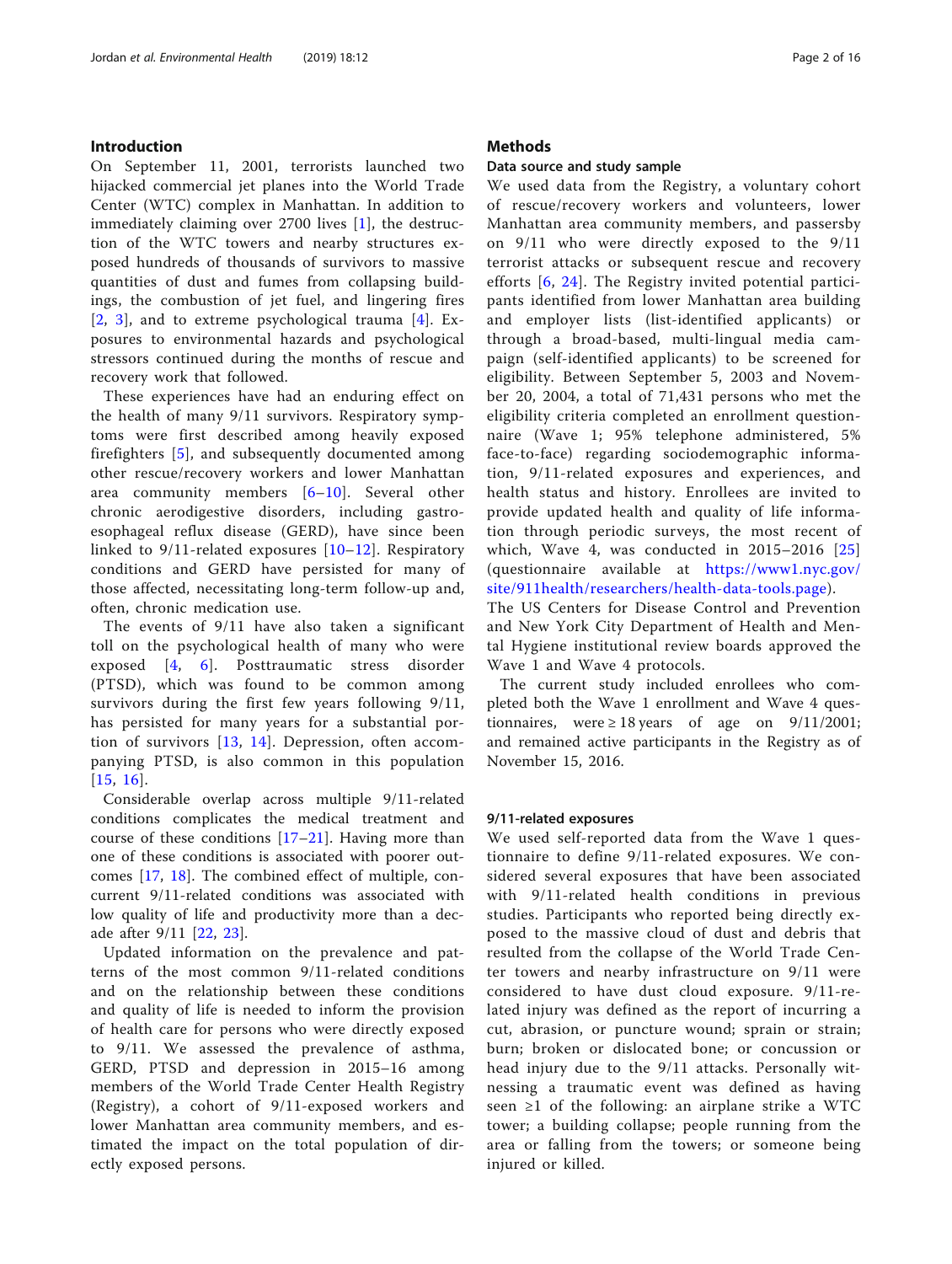Enrollees who performed any rescue/recovery work, including volunteers, were considered rescue/recovery workers. Other enrollees were hierarchically categorized as lower Manhattan area residents, area workers (including staff or adult students from area schools), or passersby; for certain analyses, this group was considered collectively as community enrollees. For rescue/recovery workers, duration of work, date of first arrival for work, and whether a participant worked on the WTC dust and debris pile were considered. The latter two factors were operationalized as a single variable: arrived on 9/11 and worked on pile, arrived 9/11 but worked elsewhere, arrived 9/12–17, or arrived 9/18 or later.

#### Health and quality of life outcomes

Asthma was defined as clinician-diagnosed asthma reported on the Wave 1 or Wave 4 questionnaire, and GERD as clinician-diagnosed GERD reported on the Wave 4 questionnaire (GERD was not queried at Wave 1). Probable PTSD at Wave 4, subsequently referred to as PTSD for simplicity, was defined as a score of ≥44 on the 17-item PTSD Checklist (PCL-17), which inquired specifically about symptoms that were related to 9/11. Depression at Wave 4 was defined as a score ≥ 10 on the 8-item Patient Health Questionnaire. Lower respiratory symptoms (LRS) were defined as wheezing, dyspnea, or cough reported on > 8 of the 30 days preceding the interview, or use of physician-prescribed inhaler for breathing problems during the preceding 30 days. Gastroesophageal reflux symptoms (GERS) at Wave 4 were defined as heartburn or acid reflux reported at least weekly during the preceding year.

Health-related quality of life (HRQOL) was assessed using the number of days of poor physical or mental health reported during the 30 days preceding Wave 4, and the number of days on which poor health limited a respondent's usual activities during the same period (each dichotomized at ≥14 days). General health, satisfaction with life, and health care access and utilization were also assessed at Wave 4. Participants were asked whether they had needed mental health care or counseling during the preceding year; if so, they were further asked whether they had received the care or counseling they needed. Those who reported needing care, but not having received it, were considered to have unmet need for mental health care. Similar questions were asked for physical health care, and unmet need was likewise considered reporting having needed, but not received, medical care during the preceding year.

#### Statistical analysis

We assessed whether Wave 4 participants differed from those who enrolled at Wave 1 but did not complete Wave 4 in terms of baseline socio-demographic characteristics, 9/11-related exposures, or self-reported health status using chi-square tests. We calculated the lifetime prevalence of asthma and GERD in the complete study sample; the prevalence of post-9/ 11-diagnosed asthma and GERD among participants without a history of the relevant condition before 9/ 11; and the prevalence of disease-related symptoms at Wave 4 among participants with post-9/11-diagnosed asthma and GERD. We computed the prevalence of PTSD and depression at Wave 4 among participants without a pre-9/11 diagnosis of the respective condition. We used population estimates from the 2010 US Census [\(www.census.gov/prod/](http://www.census.gov/prod/cen2010/briefs/c2010br-03.pdf) [cen2010/briefs/c2010br-03.pdf](http://www.census.gov/prod/cen2010/briefs/c2010br-03.pdf)) to calculate the age-adjusted prevalence of asthma, GERD, PTSD, and depression at Wave 4. For participants who reported a year of diagnosis on the Wave 4 questionnaire, we calculated the annualized rate of post-9/11 asthma and GERD diagnoses between 2002 and 2015. We calculated the prevalence of indicators of HRQOL, general health and satisfaction, and health care access and utilization among participants with each health condition, and according to the number of health conditions diagnosed or present at the time of Wave 4.

To estimate the prevalence of asthma, GERD, PTSD, and depression among the approximately 409,000 persons who are thought to have been eligible for Registry enrollment  $[26]$  $[26]$ , we applied the prevalence of post-9/11-diagnosed asthma and GERD and the prevalence of PTSD and depression at Wave 4 to the estimated number of people exposed. We calculated lower bound, mid value and upper bound estimates separately for rescue/recovery workers and community enrollees, using previously-described methods [[24,](#page-15-0) [26\]](#page-15-0). The lower bound was calculated assuming that, among list-identified enrollees, those with symptoms potentially related to 9/11 exposure enrolled at a rate 50% higher than those who were asymptomatic. Estimates were rounded to the nearest integer.

Analyses were conducted in SAS version 9.4 (SAS Institute, Inc., Cary, North Carolina). For all analyses, 2-sided P values were considered significant when less than 0.05.

## Results

Of 67,504 Registry enrollees invited to complete the Wave 4 questionnaire, 36,864 (55%) participated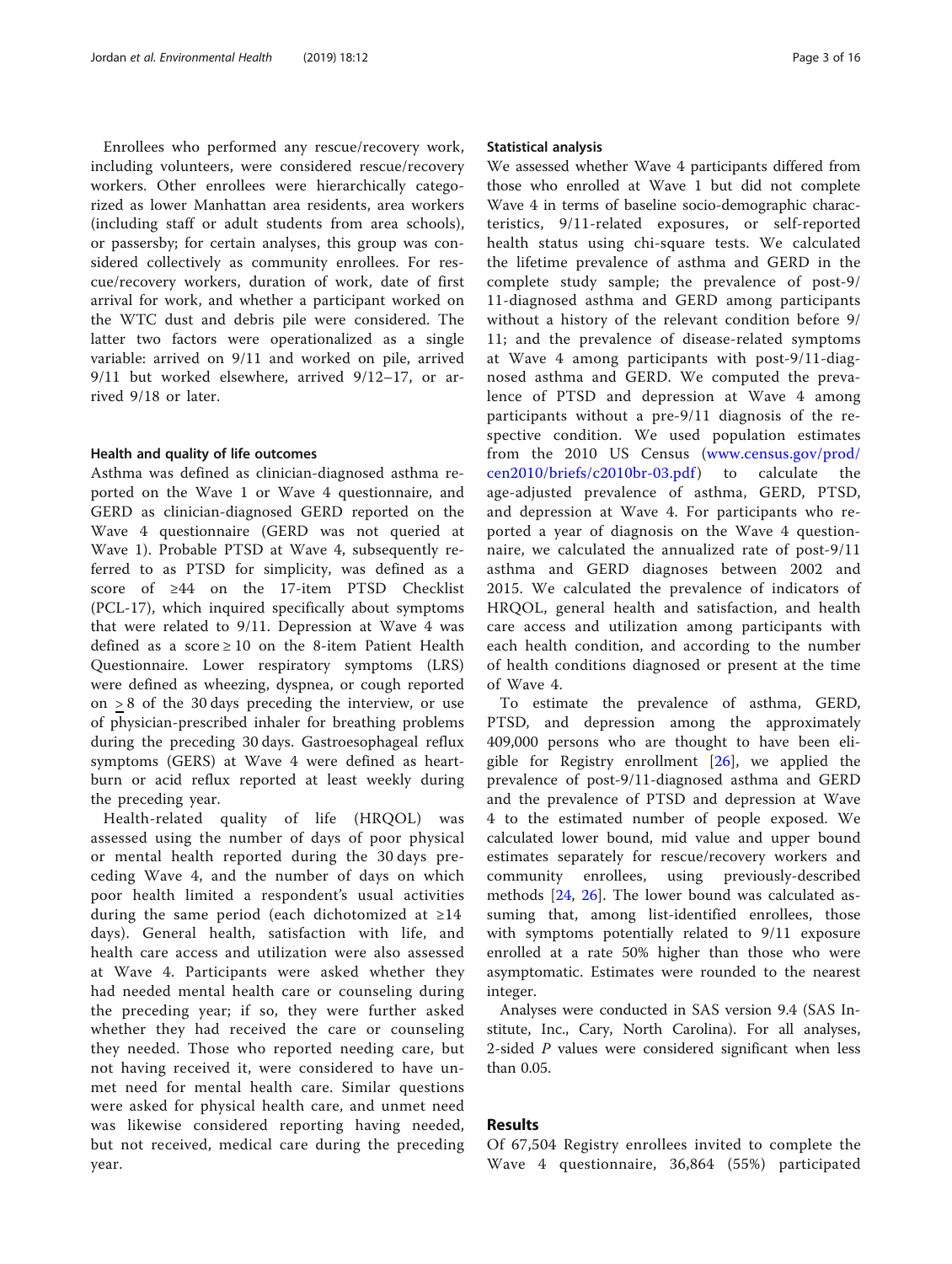| Ś                                                                                                     |  |
|-------------------------------------------------------------------------------------------------------|--|
| ļ<br>I<br>$\ddot{\phantom{0}}$                                                                        |  |
| Į                                                                                                     |  |
|                                                                                                       |  |
| I<br>j<br>ׇ֚֘֝֬                                                                                       |  |
|                                                                                                       |  |
|                                                                                                       |  |
|                                                                                                       |  |
| ֕<br>١<br>Ì                                                                                           |  |
| I                                                                                                     |  |
| ١                                                                                                     |  |
|                                                                                                       |  |
| ׇ֚֘֝֬                                                                                                 |  |
| I                                                                                                     |  |
| i                                                                                                     |  |
| l                                                                                                     |  |
|                                                                                                       |  |
|                                                                                                       |  |
|                                                                                                       |  |
| ֖֖֖֖֖֖֖֖֖֖֖֖֧ׅ֖֧֖֧֪֧֪֧֚֚֚֚֚֚֚֚֚֚֚֚֚֚֚֚֚֚֚֚֚֚֚֚֚֚֡֬֝֬֝֓֞֓֡֬֓֞֓֡֬֓֞֓֞֬֝֓֞֞֝֬֞֝֬֝֬֝<br>ׇ֖֖֚֚֚֚֚֡֝<br>ׇ֚֘ |  |
| ١<br>ł                                                                                                |  |
| I<br>¢                                                                                                |  |
| j<br>l                                                                                                |  |
| $\overline{\mathcal{L}}$<br>l                                                                         |  |
| l                                                                                                     |  |
| l<br>j<br>I<br>j<br>ï                                                                                 |  |
| ł<br>١                                                                                                |  |
| j<br>i<br>ł                                                                                           |  |
|                                                                                                       |  |
| ۱<br>1                                                                                                |  |
| j<br>İ                                                                                                |  |
| I<br>j<br>١                                                                                           |  |
|                                                                                                       |  |
|                                                                                                       |  |
|                                                                                                       |  |
| ١<br>j<br>j<br>֖֖֖֖֖֖֖֧֚֚֚֚֚֚֚֚֚֚֚֚֚֚֚֚֚֚֚֚֚֬֝֝֝֝֓֞֡֓֡֓֬֝֓֬֝֓֬<br>١                                   |  |
| ī<br>֕                                                                                                |  |
| ١<br>۱                                                                                                |  |
| I                                                                                                     |  |
| S<br>J⊂                                                                                               |  |
| $\frac{1}{3}$<br>)                                                                                    |  |
| I<br>l                                                                                                |  |
| j<br>j<br>۱                                                                                           |  |
|                                                                                                       |  |
|                                                                                                       |  |
|                                                                                                       |  |
| $\frac{1}{2}$<br>ť<br>l                                                                               |  |

<span id="page-3-0"></span>

|                        |                          | Asthma                      |                                         |                                                     | GERD                                                                                                    |                       |                                                  |                                                 |                                                                |
|------------------------|--------------------------|-----------------------------|-----------------------------------------|-----------------------------------------------------|---------------------------------------------------------------------------------------------------------|-----------------------|--------------------------------------------------|-------------------------------------------------|----------------------------------------------------------------|
|                        | participants<br>Adult W4 | o<br>prevalence<br>Lifetime | Participants without<br>pre-9/11 asthma | Newly diagnosed<br>asthma since 9/<br>$\frac{c}{1}$ | prevalence <sup>e</sup><br>those with<br>Persistent<br>post-9/11<br>asthma <sup>d</sup><br>among<br>LRS | Age adjusted lifetime | Participants without pre-9/<br>11 GERD diagnosis | Newly diagnosed<br>GERD since 9/11 <sup>f</sup> | those with<br>post-9/11<br>GERD 9<br>Frequent<br>among<br>GERS |
| Characteristic         | Z                        | % (age<br>adjusted) b       | Z                                       | adjusted) b<br>% (age<br>z                          | S,<br>Z                                                                                                 | % (age adjusted) b    | z                                                | adjusted) b<br>% (age<br>z                      | ℅<br>Z                                                         |
| Overall                | 35,897                   | 25.4 (24.7)                 | 31,951                                  | 15.4(14.3)<br>4556                                  | 25.5 (24.2)<br>76.5<br>3318                                                                             |                       | 34,552                                           | 22.3 (20.7)<br>7119                             | 72.7<br>5068                                                   |
| Sex                    |                          |                             |                                         |                                                     |                                                                                                         |                       |                                                  |                                                 |                                                                |
| Male                   | 21,861                   | 22.9                        | 19,885                                  | 14.6<br>2674                                        | 26.5<br>81.2<br>2088                                                                                    |                       | 21,095                                           | 23.6<br>4595                                    | 74.4<br>3353                                                   |
| Female                 | 14,036                   | 29.3                        | 12,066                                  | 16.8<br>1882                                        | 23.9<br>69.6<br>1230                                                                                    |                       | 13,457                                           | 20.4<br>2524                                    | 69.7<br>1715                                                   |
| Age on 9/11            |                          |                             |                                         |                                                     |                                                                                                         |                       |                                                  |                                                 |                                                                |
| $18 - 24$              | 1775                     | 26.6                        | 1485                                    | 11.7<br>168                                         | 12.1<br>58.6<br>95                                                                                      |                       | 1750                                             | 10.8<br>181                                     | 72.4<br>131                                                    |
| $25 - 44$              | 18,830                   | 26.1                        | 16,748                                  | 16.3<br>2576                                        | 24.9<br>74.8<br>1831                                                                                    |                       | 18,285                                           | 22.5<br>3870                                    | 74.1<br>2822                                                   |
| 45-64                  | 14,412                   | 24.5                        | 12,920                                  | 14.9<br>1739                                        | 28.1<br>80.7<br>1338                                                                                    |                       | 13,687                                           | 23.9<br>2945                                    | 71.3<br>2043                                                   |
| 65+                    | 880                      | 20.7                        | 798                                     | 11.0<br>73                                          | 23.9<br>79.4<br>54                                                                                      |                       | 830                                              | 18.2<br>123                                     | 62.1<br>$\overline{z}$                                         |
| Race/ethnicity         |                          |                             |                                         |                                                     |                                                                                                         |                       |                                                  |                                                 |                                                                |
| White                  | 25,160                   | 23.4                        | 22,560                                  | 14.0<br>2955                                        | 26.1<br>74.6<br>2096                                                                                    |                       | 24,123                                           | 22.7<br>5128                                    | 72.3<br>3639                                                   |
| Black/African American | 3483                     | 27.8                        | 3035                                    | 16.1<br>445                                         | 21.1<br>81.4<br>349                                                                                     |                       | 3387                                             | 18.6<br>566                                     | 70.0<br>382                                                    |
| Hispanic/Latino        | 4064                     | 34.8                        | 3471                                    | 22.5<br>709                                         | 27.8<br>82.1<br>561                                                                                     |                       | 3947                                             | 25.4<br>900                                     | 77.8<br>684                                                    |
| Asian                  | 1951                     | 25.1                        | 1791                                    | 17.3<br>266                                         | 19.5<br>72.4<br>184                                                                                     |                       | 1903                                             | 17.1<br>278                                     | 66.8<br>$\frac{8}{2}$                                          |
| Other                  | 1239                     | 28.6                        | 1094                                    | 182<br>$\overline{181}$                             | 26.6<br>78.1<br>128                                                                                     |                       | 1192                                             | 23.4<br>247                                     | 75.5<br>182                                                    |
| Education (at Wave 1)  |                          |                             |                                         |                                                     |                                                                                                         |                       |                                                  |                                                 |                                                                |
| Less than high school  | 7450                     | 27.8                        | 6704                                    | 18.8<br>1132                                        | 30.0<br>86.1<br>933                                                                                     |                       | 7206                                             | 27.3<br>1763                                    | 77.3<br>1313                                                   |
| At least some college  | 8821                     | 27.1                        | 7891                                    | 17.8<br>1301                                        | 29.7<br>83.1<br>1034                                                                                    |                       | 8505                                             | 26.9<br>2110                                    | 75.3<br>1560                                                   |
| College or higher      | 19,347                   | 23.7                        | 17,105                                  | 13.0<br>2084                                        | 22.0<br>66.8<br>1319                                                                                    |                       | 18,572                                           | 18.5<br>3199                                    | 68.6<br>2162                                                   |
| Income (at W1)         |                          |                             |                                         |                                                     |                                                                                                         |                       |                                                  |                                                 |                                                                |
| Less than \$25,000     | 2681                     | 32.4                        | 2343                                    | 21.3<br>41                                          | 24.2<br>82.4<br>337                                                                                     |                       | 2609                                             | 21.8<br>494                                     | 78.7<br>370                                                    |
| \$25,000 - \$74,999    | 13,408                   | 26.6                        | 11,901                                  | 16.6<br>1820                                        | 25.7<br>77.5<br>1346                                                                                    |                       | 12,908                                           | 22.5<br>2673                                    | 73.4<br>1921                                                   |
| \$75,000 - \$150,000   | 12,303                   | 24.5                        | 11,057                                  | 15.4<br>1594                                        | 27.4<br>75.6<br>1157                                                                                    |                       | 11,842                                           | 24.4<br>2711                                    | 72.8<br>1937                                                   |
| \$150,000 or more      | 4048                     | 21.0                        | 3556                                    | 9.4<br>314                                          | 20.4<br>66.4<br>196                                                                                     |                       | 3882                                             | 16.8<br>614                                     | 68.7<br>417                                                    |
|                        |                          |                             |                                         |                                                     |                                                                                                         |                       |                                                  |                                                 |                                                                |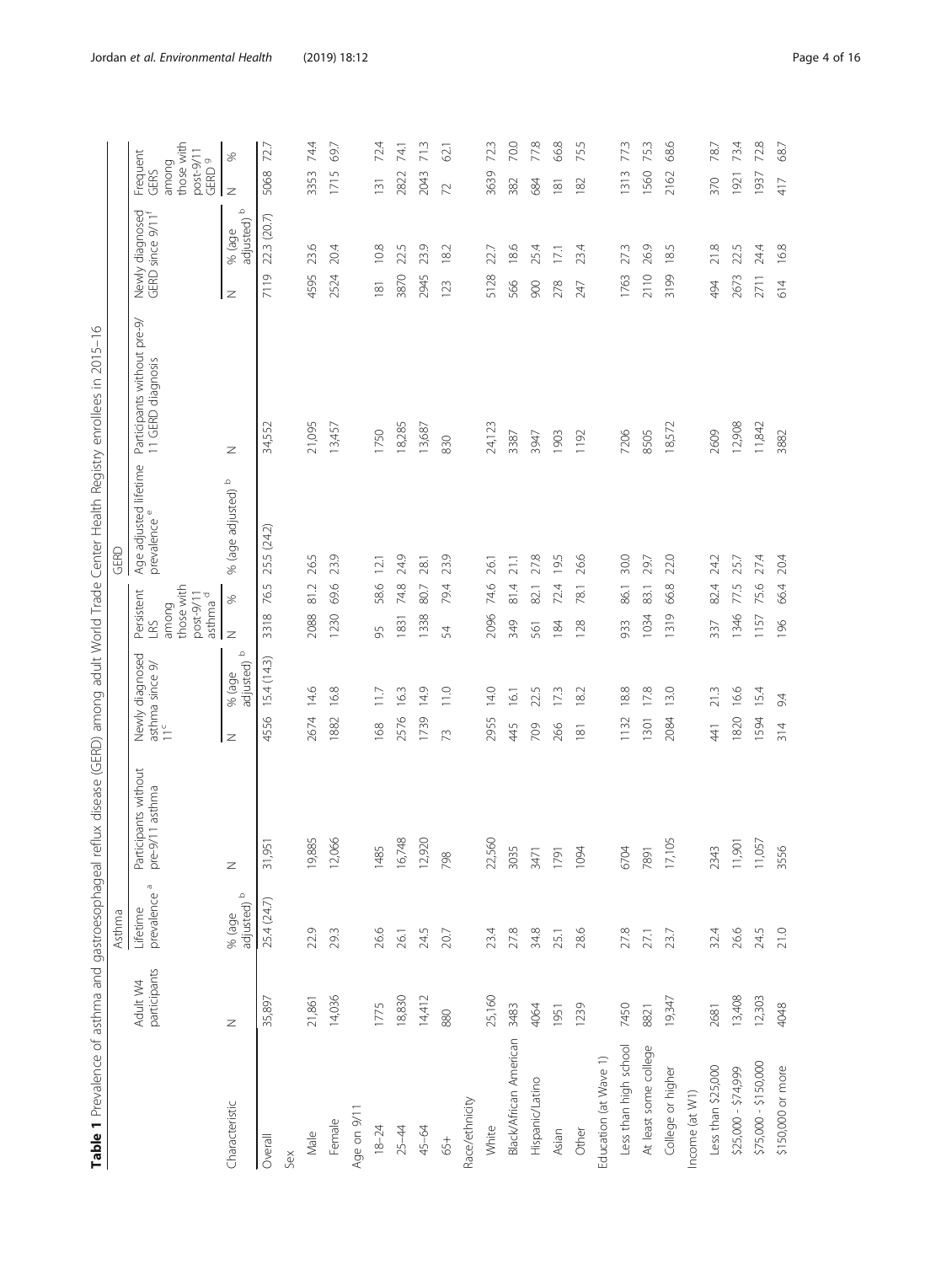| ۱                                                                                      |  |
|----------------------------------------------------------------------------------------|--|
| ١<br>j<br>i                                                                            |  |
| ţ                                                                                      |  |
|                                                                                        |  |
| i                                                                                      |  |
| ļ<br>J                                                                                 |  |
|                                                                                        |  |
|                                                                                        |  |
| l<br>Į                                                                                 |  |
|                                                                                        |  |
| ï<br>l                                                                                 |  |
| ļ                                                                                      |  |
|                                                                                        |  |
| ï<br>Ì<br>j                                                                            |  |
|                                                                                        |  |
|                                                                                        |  |
| ţ                                                                                      |  |
| ł                                                                                      |  |
|                                                                                        |  |
| I<br>ï                                                                                 |  |
| i<br>֖֖֖֖֖֖֖֖֖֖֖֖֚֚֚֚֚֚֚֚֚֚֚֚֚֚֚֚֚֚֚֚֬<br>$\overline{)}$<br>d<br>ĭ<br>Į                |  |
| l                                                                                      |  |
| l                                                                                      |  |
| L<br>١                                                                                 |  |
| í<br>I<br>Ï                                                                            |  |
|                                                                                        |  |
| 1                                                                                      |  |
|                                                                                        |  |
| Ì                                                                                      |  |
| I                                                                                      |  |
|                                                                                        |  |
| l                                                                                      |  |
| I                                                                                      |  |
|                                                                                        |  |
|                                                                                        |  |
|                                                                                        |  |
| l                                                                                      |  |
|                                                                                        |  |
| ī                                                                                      |  |
| l<br>֕                                                                                 |  |
| $\cdot$<br>֡֡֡֡֡֡֡֡                                                                    |  |
|                                                                                        |  |
|                                                                                        |  |
| ł                                                                                      |  |
| į<br>١<br>Ì                                                                            |  |
| i                                                                                      |  |
| I<br>١<br>١                                                                            |  |
| l<br>l<br>ı<br>j<br>Ï                                                                  |  |
| 1<br>I                                                                                 |  |
|                                                                                        |  |
| )<br>)<br>d<br>í<br>j                                                                  |  |
| J<br>֕<br>I<br>ł<br>١                                                                  |  |
| ī<br>ׇ֬֘֕֜                                                                             |  |
|                                                                                        |  |
| í<br>l                                                                                 |  |
| t                                                                                      |  |
| j                                                                                      |  |
| ֘֒<br>j<br>Ì                                                                           |  |
| l<br>j<br>l<br>l<br>j<br>֖֖֖֖֖֖֧ׅ֧ׅ֧֧֧֖֚֚֚֚֚֚֚֚֚֚֚֚֚֚֚֚֚֚֚֚֚֡֬֝֝֝֓֞֡֓֞֡֓֬֝֓֞֝֬֓֝֬֓֞֓֞֞ |  |
| l<br>ţ                                                                                 |  |
| ł                                                                                      |  |
| ļ<br>$\mathbf$<br>١                                                                    |  |
| ł                                                                                      |  |
| ï                                                                                      |  |
| i                                                                                      |  |
| J<br>ś<br>ŕ                                                                            |  |
| î<br>j<br>$\mathbf{r}$                                                                 |  |
| ī<br>Ş                                                                                 |  |
| İ<br>١                                                                                 |  |
|                                                                                        |  |
|                                                                                        |  |
|                                                                                        |  |
|                                                                                        |  |
|                                                                                        |  |
|                                                                                        |  |
|                                                                                        |  |
|                                                                                        |  |
|                                                                                        |  |
|                                                                                        |  |
|                                                                                        |  |
|                                                                                        |  |
|                                                                                        |  |
|                                                                                        |  |
|                                                                                        |  |
|                                                                                        |  |

|                                           |                          | Asthma                              |                                         |      |                                                       |                                                                              | GERD                                  |                                                  |      |                                       |                                                                           |
|-------------------------------------------|--------------------------|-------------------------------------|-----------------------------------------|------|-------------------------------------------------------|------------------------------------------------------------------------------|---------------------------------------|--------------------------------------------------|------|---------------------------------------|---------------------------------------------------------------------------|
|                                           | participants<br>Adult W4 | prevalence <sup>a</sup><br>Lifetime | Participants without<br>pre-9/11 asthma |      | Newly diagnosed<br>asthma since 9/<br>11 <sup>c</sup> | those with<br>Persistent<br>LRS<br>asthma <sup>d</sup><br>post-9/11<br>among | Age adjusted lifetime<br>prevalence e | Participants without pre-9/<br>11 GERD diagnosis |      | Newly diagnosed<br>GERD since 9/11    | those with<br>post-9/11<br>Frequent<br>GERD <sup>9</sup><br>among<br>GERS |
| Characteristic                            | z                        | adjusted) b<br>% (age               | Z                                       | Z    | $\Omega$<br>adjusted)<br>% (age                       | $\%$<br>Z                                                                    | % (age adjusted) b                    | Z                                                | z    | $\mathfrak{Q}$<br>adjusted)<br>% (age | $\gg$<br>Z                                                                |
| Smoking status (wave 1)                   |                          |                                     |                                         |      |                                                       |                                                                              |                                       |                                                  |      |                                       |                                                                           |
| Never                                     | 20,375                   | 25.4                                | $\overline{O}$<br>18,1                  | 2565 | 15.3                                                  | 73.6<br>1782                                                                 | 24.1                                  | 19,711                                           | 3881 | 21.3                                  | 72.1<br>2746                                                              |
| Former                                    | 10,270                   | 25.4                                | 9148                                    | 1296 | 15.4                                                  | 78.2<br>973                                                                  | 28.3                                  | 9768                                             | 2177 | 24.3                                  | 72.2<br>1532                                                              |
| Current                                   | 5022                     | 25.2                                | 4497                                    | 659  | 15.8                                                  | 83.9<br>537                                                                  | 25.6                                  | 4854                                             | 1020 | 22.8                                  | 76.2<br>761                                                               |
| Self identified                           |                          |                                     |                                         |      |                                                       |                                                                              |                                       |                                                  |      |                                       |                                                                           |
| Yes                                       | 26,806                   | 27.2                                | 23,749                                  | 3772 | 17.1                                                  | 76.4<br>2744                                                                 | 27.4                                  | 25,770                                           | 5782 | 24.3                                  | 73.4<br>4163                                                              |
| $\frac{1}{2}$                             | 9091                     | 19.9                                | 8202                                    | 784  | 10.4                                                  | 76.8<br>574                                                                  | 19.8                                  | 8782                                             | 1337 | 16.7                                  | 69.6<br>905                                                               |
| Registry eligibility group                |                          |                                     |                                         |      |                                                       |                                                                              |                                       |                                                  |      |                                       |                                                                           |
| Rescue/recovery<br>worker                 | 16,898                   | 26.2                                | 15,327                                  | 2579 | 18.1                                                  | 81.6<br>2016                                                                 | 30.9                                  | 16,324                                           | 4290 | 28.3                                  | 75.1<br>3153                                                              |
| Lower Manhattan area<br>resident          | 4847                     | 24.7                                | 4255                                    | 511  | 13.2                                                  | 68.3<br>327                                                                  | 19.7                                  | 4680                                             | 701  | 16.5                                  | 67.3<br>462                                                               |
| Lower Manhattan area<br>worker/student    | 12,517                   | 24.1                                | 10,964                                  | 1264 | 12.5                                                  | 70.4<br>843                                                                  | 20.7                                  | 11,987                                           | 1862 | 16.9                                  | 69.5<br>1265                                                              |
| Passerby                                  | 1400                     | 28.5                                | 1202                                    | 175  | 15.8                                                  | 70.3<br>116                                                                  | 21.3                                  | 1338                                             | 214  | 173                                   | 71.7<br>152                                                               |
| Dust cloud exposure                       |                          |                                     |                                         |      |                                                       |                                                                              |                                       |                                                  |      |                                       |                                                                           |
| Yes                                       | 18,677                   | 27.8                                | 16,526                                  | 2683 | 17.6                                                  | 78.1<br>2008                                                                 | 27.4                                  | 17,974                                           | 4006 | 24.3                                  | 74.4<br>2917                                                              |
| $\frac{1}{2}$                             | 17,070                   | 22.7                                | 15,298                                  | 1860 | 13.1                                                  | 74.0<br>1298                                                                 | 23.5                                  | 16,433                                           | 3090 | 20.3                                  | 70.6<br>2134                                                              |
| Rescue/recovery workers<br>and volunteers |                          |                                     |                                         |      |                                                       |                                                                              |                                       |                                                  |      |                                       |                                                                           |
| Duration of R/R work                      |                          |                                     |                                         |      |                                                       |                                                                              |                                       |                                                  |      |                                       |                                                                           |
| $1 - 7$ days                              | 5800                     | 25.0                                | 5120                                    | 680  | 14.3                                                  | 74.6<br>482                                                                  | 25.5                                  | 5576                                             | 1152 | 22.3                                  | 71.7<br>806                                                               |
| $8-30$ days                               | 5155                     | 24.6                                | 4740                                    | 781  | 17.6                                                  | 82.1<br>614                                                                  | 31.9                                  | 4969                                             | 1356 | 29.1                                  | 75.6<br>1007                                                              |
| $31 - 90$ days                            | 2799                     | 28.9                                | 2586                                    | 542  | 22.6                                                  | 85.1<br>446                                                                  | 37.2                                  | 2730                                             | 906  | 35.5                                  | 76.4<br>679                                                               |
| >90 days                                  | 2523                     | 30.1                                | 2336                                    | 517  | 24.0                                                  | 86.2<br>430                                                                  | 35.5                                  | 2456                                             | 756  | 33.6                                  | 78.7<br>582                                                               |
|                                           |                          |                                     |                                         |      |                                                       |                                                                              |                                       |                                                  |      |                                       |                                                                           |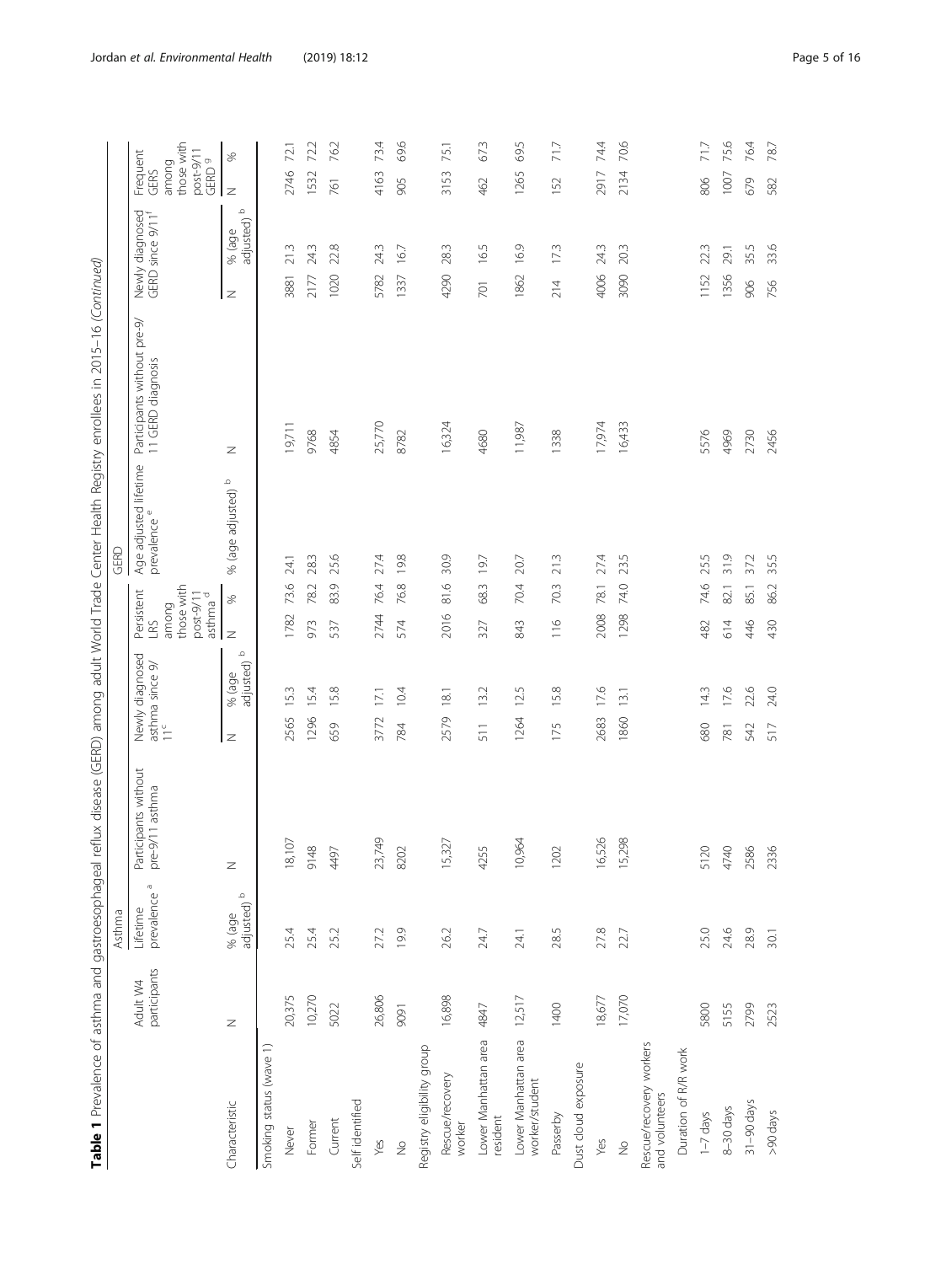|                                                                                                                                                                               |                          |                                     |                                                                                                                                                                                                                        |                                      |                                          |              |                    | Table 1 Prevalence of asthma and gastroesophageal reflux disease (GERD) among adult World Trade Center Health Registry enrollees in 2015–16 (Continued) |                                                 |                                         |
|-------------------------------------------------------------------------------------------------------------------------------------------------------------------------------|--------------------------|-------------------------------------|------------------------------------------------------------------------------------------------------------------------------------------------------------------------------------------------------------------------|--------------------------------------|------------------------------------------|--------------|--------------------|---------------------------------------------------------------------------------------------------------------------------------------------------------|-------------------------------------------------|-----------------------------------------|
|                                                                                                                                                                               |                          | Asthma                              |                                                                                                                                                                                                                        |                                      |                                          | GERD         |                    |                                                                                                                                                         |                                                 |                                         |
|                                                                                                                                                                               | participants<br>Adult W4 | prevalence <sup>a</sup><br>Lifetime | Participants without<br>pre-9/11 asthma                                                                                                                                                                                | Newly diagnosed<br>asthma since $9/$ | Persistent<br>those with<br>among<br>LRS |              | prevalence e       | Age adjusted lifetime Participants without pre-9/<br>11 GERD diagnosis                                                                                  | Newly diagnosed<br>GERD since 9/11 <sup>f</sup> | those with<br>Frequent<br>among<br>GERS |
| Characteristic                                                                                                                                                                | Z                        | $\circ$<br>adjusted)<br>% (age      | Z                                                                                                                                                                                                                      | adjusted)<br>% (age<br>z             | post-9/11<br>asthma <sup>d</sup><br>z    | X            | % (age adjusted) b | z                                                                                                                                                       | adjusted)<br>% (age<br>z                        | post-9/11<br>GERD 9<br>S,<br>z          |
| Date of arrival for R/R<br>work                                                                                                                                               |                          |                                     |                                                                                                                                                                                                                        |                                      |                                          |              |                    |                                                                                                                                                         |                                                 |                                         |
| 9/11 on pile                                                                                                                                                                  | 2536                     | 33.7                                | 2400                                                                                                                                                                                                                   | 29.7<br>666                          | 567                                      | 88.3 48.8    |                    | 2467                                                                                                                                                    | 1100 47.3                                       | 79.7<br>865                             |
| 9/11, other site                                                                                                                                                              | 2371                     | 28.9                                | 2120                                                                                                                                                                                                                   | 19.8<br>391                          | 313                                      | 31.8<br>82.6 |                    | 2297                                                                                                                                                    | 29.4<br>626                                     | 74.3<br>457                             |
| $9/12 - 9/17$                                                                                                                                                                 | 6671                     | .<br>8                              | 6049                                                                                                                                                                                                                   | 1006 17.9                            | 773                                      | 30.7<br>80.0 |                    | 6468                                                                                                                                                    | 28.3<br>1696                                    | 75.7<br>1248                            |
| 9/18 or later                                                                                                                                                                 | 4702                     | 21.3                                | 4215                                                                                                                                                                                                                   | 454 11.6                             | 317                                      | 74.1 21.8    |                    | 4501                                                                                                                                                    | 18.0<br>752                                     | 68.7<br>508                             |
| <sup>D</sup> Age adjusted to the 2010 United States Census<br>GERS gastroesophageal reflux symptoms<br>GERD gastroesophageal reflux disease<br>LRS lower respiratory symptoms |                          |                                     | "Asthma diagnosed after 9/11/2001 reported at Wave 1 or 4. Denominator is number of participants without pre-9/11 asthma<br>Proportion of adult W4 participants who reported clinician-diagnosed asthma at Wave 1 or 4 |                                      |                                          |              |                    |                                                                                                                                                         |                                                 |                                         |

<sup>1</sup>Age adjustration the 2710 United States Census unit, unit, and a permission of participants without pre-9/11 asthma<br>19 particle of the 2710 United States Census of the 4 Denominator is number of participants without pr dPersistent LRS defined as cough, wheeze, or shortness of breath for at least 8 of the 30 days preceding Wave 4 completion, or use of a prescription inhaler

eProportion of adult W4 participants who reported clinician-diagnosed GERD at Wave 4

fGERD diagnosed in 2002 or later as reported on Wave 4. Denominator is number of participants without pre-9/11 GERD

gFrequent GERS at Wave 4 defined as heartburn or acid reflux reported at least weekly during the year before survey completion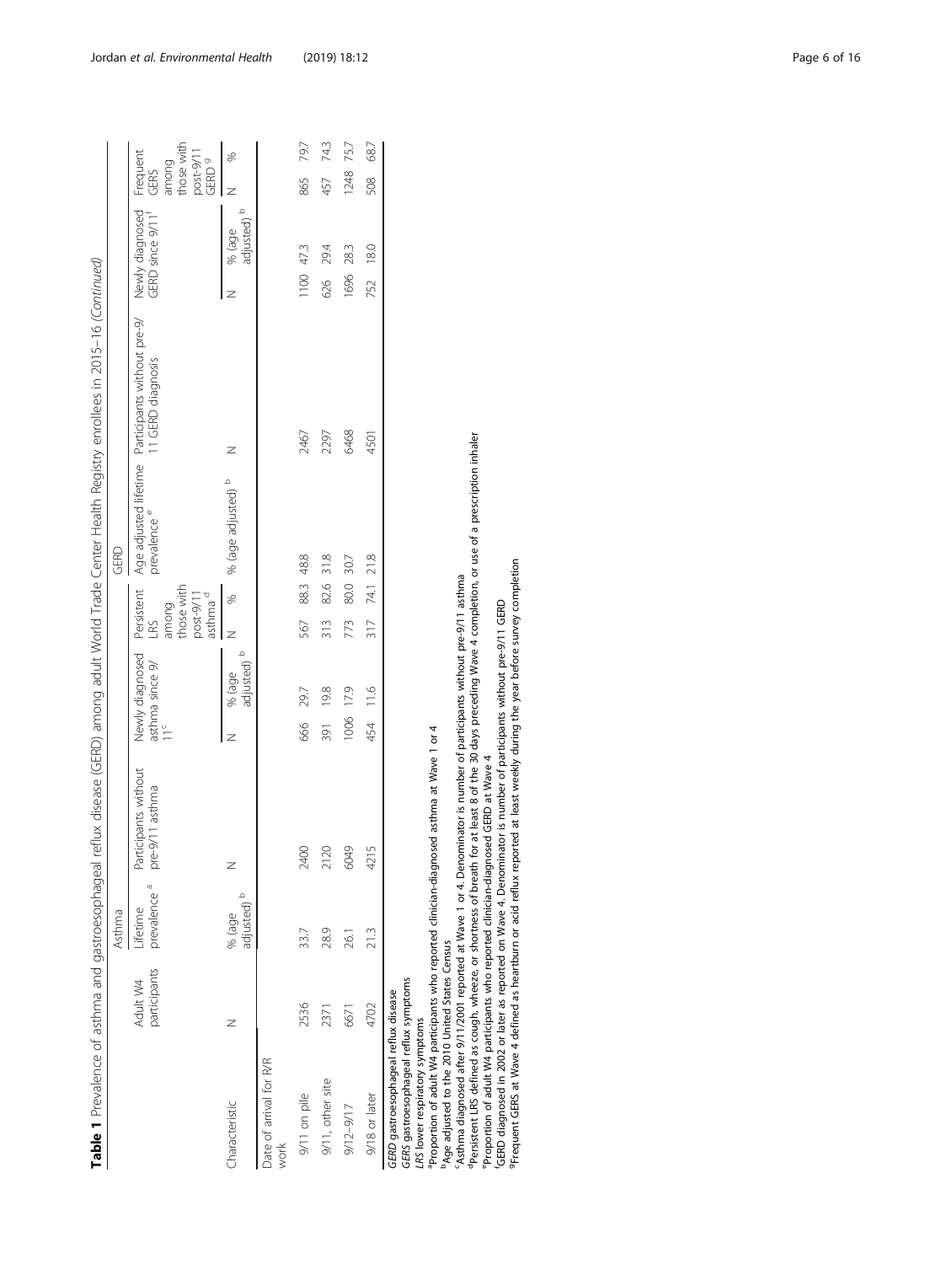(49% on paper, 51% via Web). Compared to non-participants, a higher proportion of participants were white; were aged 45 or older on 9/11; had completed college or higher education; had an annual family income of \$75,000 or above; were co-habiting at Registry enrollment; were self-identified as potentially eligible for the Registry; or had performed rescue/recovery work after 9/11 (Appendix). The proportion exposed to the dust cloud on 9/11 was similar in participants and non-participants (52.1% vs. 51.2%,  $P = 0.02$ ). The proportion of participants and non-participants who had personally witnessed trauma on 9/11 was also very similar (69.5% vs. 69.7%,  $P = 0.63$ ). There was no statistical difference between the prevalence of asthma or GERD in the two groups at Registry enrollment; however, the proportion with PTSD at enrollment was lower in Wave 4 participants (15%) than in non-participants (18%,  $P < 0.01$ ).

From the 36,864 Wave 4 participants, we excluded those who withdrew from the Registry  $(n = 21)$  after completing Wave 4, had their questionnaire completed by a proxy  $(n = 42)$ , or were less than 18 years of age on  $9/11$  or missing age data (*n* = 904), resulting in a sample of 35,897 for subsequent analyses.

The lifetime prevalence of asthma was 25.4% (Table [1](#page-3-0)). Among participants without pre-9/11 asthma  $(n = 31,951)$ , 15.4% were diagnosed with asthma after 9/11. The prevalence of post-9/11 asthma was higher among participants who were self-identified than among participants who were identified from building or employer lists (17.1% vs. 10.4%); among rescue/recovery participants (18.1%) than among other groups of enrollees; and among participants who were exposed to the 9/11 dust cloud than among those who were not (17.6% vs. 13.1%). Among rescue/recovery workers, the prevalence of asthma was higher among those with longer compared to shorter duration of work, and higher among those who had initiated rescue/recovery work on or soon after 9/11 than in those who began participating in rescue-recovery work later.

Among participants who were diagnosed with asthma after 9/11, most (76.5%) had persistent lower respiratory symptoms or were taking prescription medications for asthma at the time of Wave 4. The proportion with persistent symptoms was higher among participants with dust cloud exposure than among those without (78.1 vs. 74.0%). Among rescue/recovery workers with post-9/11 asthma, the prevalence of persistent lower respiratory symptoms at Wave 4 increased with longer duration of rescue/recovery work and earlier date of arrival for work.

The lifetime prevalence of GERD was 25.5%. Among participants without a pre-9/11 GERD diagnosis, 22.3% were diagnosed with the condition after 9/11; of these, 72.7% reported frequent GERS at the time of Wave 4. The prevalence of post-9/11 GERD was higher among participants who were self-identified than among those who were list-identified (24.3% vs. 16.7%), and among rescue/ recovery workers (28.3%) than among other Registry enrollees. The prevalence was also higher among those with dust cloud exposure than among those without (24.3% vs. 20.3%), and, like asthma, was increasingly prevalent with longer duration of rescue/ recovery work and earlier date of arrival for work.

The prevalence of PTSD and depression is shown in Table [2](#page-7-0). Among participants without a pre-9/11 diagnosis of PTSD, the prevalence of PTSD at Wave 4 was 14.3%. The prevalence was higher among those who were self-identified than among those identified from building or employer lists (15.4% vs. 11.4%, respectively), and among rescue/recovery workers (15.3%) and passersby (15.7%) than among area residents (11.9%) or workers (13.7%). The prevalence was also higher among those who experienced each type of 9/11-related exposure examined than among those who had not experienced the respective exposure (e.g., 16.3% among those who personally witnessed traumatic events vs. 10.1% among those who did not). Among rescue/recovery workers, the prevalence increased with longer duration of work and earlier arrival at the scene.

Similar patterns were found for depression. The overall prevalence at Wave 4 was 15.3%, and was higher in those who were self-identified than among those who were not (15.8% vs. 13.8%); in rescue/recovery workers (16.3%) and passersby (18.2%) than among area residents (14.2%) or workers (13.9%); and among those who had been exposed to the 9/11 dust cloud or witnessed traumatizing events than among those who had not (17.5% vs. 12.9, and 16.4% vs. 12.6%, respectively). There was a suggestion of an increase in the prevalence of depression with increasing duration of rescue/recovery work, but no clear pattern in the prevalence of depression according to the date of arrival for work.

We examined patterns of overlap in the prevalence of the four 9/11-related conditions studied among 30,958 participants with complete data on the presence or absence of each condition. Nearly half of these participants (48.8%) had developed at least one of these conditions by Wave 4. The most common patterns were asthma alone (10.9% of participants with complete data); GERD alone (10.8%);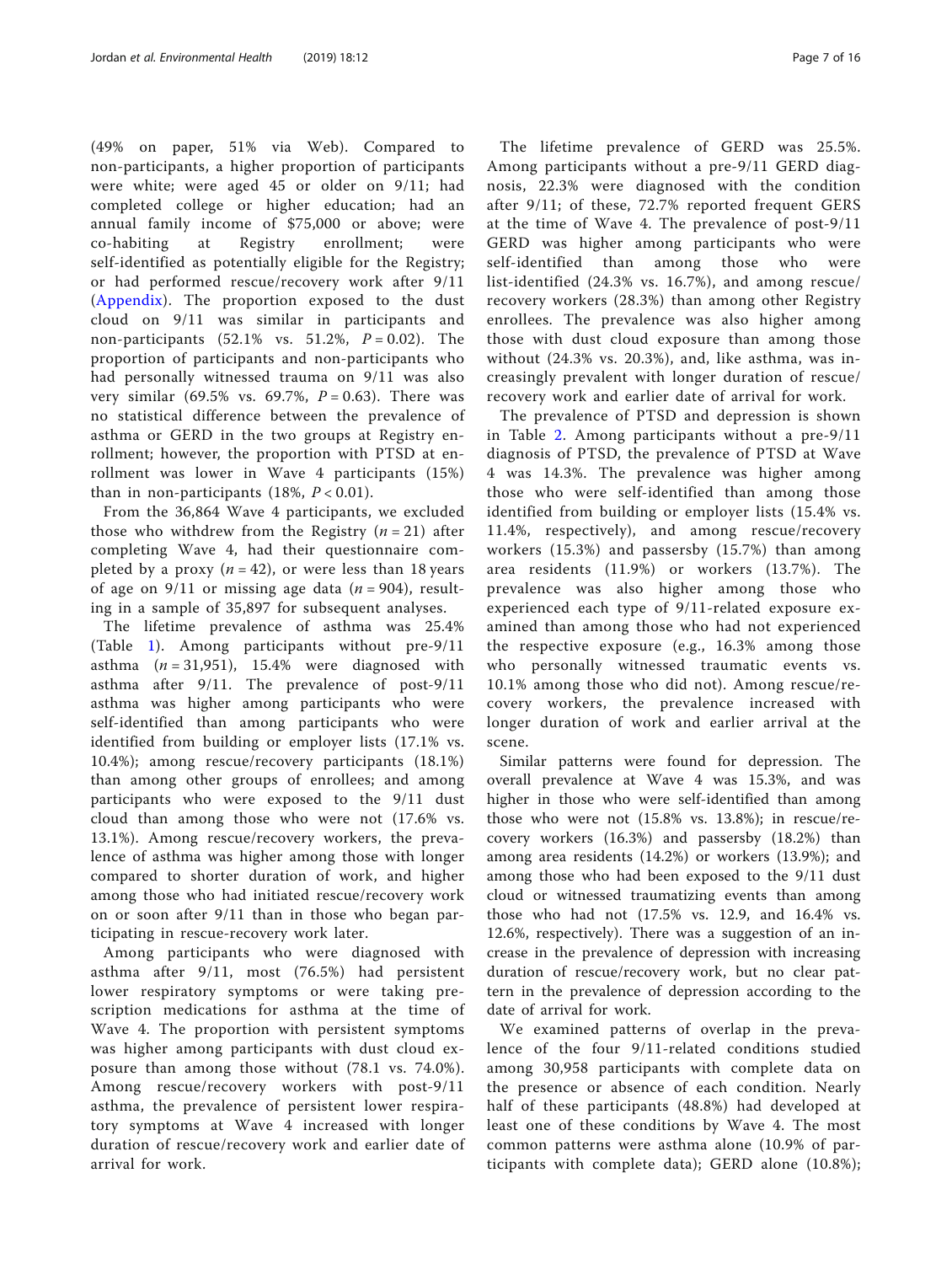|                              | PTSD                                                                      |             |                                     | Depression                                                            |                         |                                                |
|------------------------------|---------------------------------------------------------------------------|-------------|-------------------------------------|-----------------------------------------------------------------------|-------------------------|------------------------------------------------|
|                              | Adult Wave 4 participants without<br>pre-9/11 PTSD diagnosis <sup>a</sup> |             | PTSD b at follow-<br>up (2015-2016) | Adult Wave 4 participants without pre-9/<br>11 depression diagnosis d | 2016)                   | Depression <sup>e</sup> at<br>follow-up (2015- |
| Characteristic               | $\mathsf{N}$                                                              | $\mathbb N$ | % (age<br>adjusted) <sup>c</sup>    | $\mathbb N$                                                           | $\overline{\mathsf{N}}$ | % (age<br>adjusted) <sup>c</sup>               |
| Overall                      | 34,211                                                                    |             | 4762 14.3 (13.1)                    | 33,111                                                                |                         | 4709 15.3 (14.5)                               |
| Sex                          |                                                                           |             |                                     |                                                                       |                         |                                                |
| Male                         | 21,214                                                                    | 2952 14.3   |                                     | 20,713                                                                | 2959 15.2               |                                                |
| Female                       | 12,997                                                                    | 1810 14.4   |                                     | 12,398                                                                | 1750 15.4               |                                                |
| Age on 9/11                  |                                                                           |             |                                     |                                                                       |                         |                                                |
| $18 - 24$                    | 1689                                                                      | 177         | 10.8                                | 1645                                                                  | 211                     | 13.5                                           |
| $25 - 44$                    | 17,920                                                                    | 2781        | 16.0                                | 17,521                                                                | 2759                    | 16.8                                           |
| $45 - 64$                    | 13,735                                                                    | 1731        | 13.0                                | 13,115                                                                | 1653 13.6               |                                                |
| $65+$                        | 867                                                                       | 73          | 9.1                                 | 830                                                                   | 86                      | 12.2                                           |
| Race/ethnicity               |                                                                           |             |                                     |                                                                       |                         |                                                |
| White                        | 23,917                                                                    | 2813 12.0   |                                     | 22,959                                                                | 2910 13.5               |                                                |
| Black or African<br>American | 3351                                                                      | 556         | 17.2                                | 3328                                                                  | 518                     | 17.2                                           |
| Hispanic or Latino           | 3882                                                                      | 889         | 23.8                                | 3809                                                                  | 790                     | 22.7                                           |
| Asian                        | 1901                                                                      | 280         | 15.8                                | 1879                                                                  | 282                     | 16.8                                           |
| Other                        | 1160                                                                      | 224         | 20.3                                | 1136                                                                  | 209                     | 20.7                                           |
| Education (at Wave 1)        |                                                                           |             |                                     |                                                                       |                         |                                                |
| Less than high school        | 7188                                                                      | 1466        | 21.3                                | 7091                                                                  | 1380 21.4               |                                                |
| At least some college        | 8434                                                                      | 1402        | 17.1                                | 8277                                                                  | 1329                    | 17.2                                           |
| College or higher            | 18,321                                                                    | 1847 10.4   |                                     | 17,479                                                                | 1956 11.9               |                                                |
| Income (at Wave 1)           |                                                                           |             |                                     |                                                                       |                         |                                                |
| Less than \$25,000           | 2493                                                                      | 614         | 26.1                                | 2341                                                                  | 518                     | 25.1                                           |
| \$25,000 - \$74,999          | 12,773                                                                    | 2111        | 17.1                                | 12,361                                                                | 2065                    | 18.1                                           |
| \$75,000 - \$150,000         | 11,786                                                                    | 1365        | 11.8                                | 11,483                                                                | 1440                    | 13.3                                           |
| \$150,000 or more            | 3845                                                                      | 328         | 8.7                                 | 3716                                                                  | 338                     | 9.6                                            |
| Smoking status (at Wave 1)   |                                                                           |             |                                     |                                                                       |                         |                                                |
| Never                        | 19,547                                                                    | 2473 13.0   |                                     | 19,058                                                                | 2408 13.6               |                                                |
| Former                       | 9724                                                                      | 1255 13.3   |                                     | 9269                                                                  | 1268 14.7               |                                                |
| Current                      | 4724                                                                      | 1002 21.9   |                                     | 4571                                                                  | 1002 23.7               |                                                |
| Self identified              |                                                                           |             |                                     |                                                                       |                         |                                                |
| Yes                          | 25,407                                                                    | 3791 15.4   |                                     | 24,655                                                                | 3633 15.8               |                                                |
| No                           | 8804                                                                      | 971         | 11.4                                | 8456                                                                  | 1076 13.8               |                                                |

<span id="page-7-0"></span>

|                      | Table 2 Prevalence of posttraumatic stress disorder (PTSD) and depression among adult World Trade Center Health Registry |  |  |  |
|----------------------|--------------------------------------------------------------------------------------------------------------------------|--|--|--|
| enrollees in 2015–16 |                                                                                                                          |  |  |  |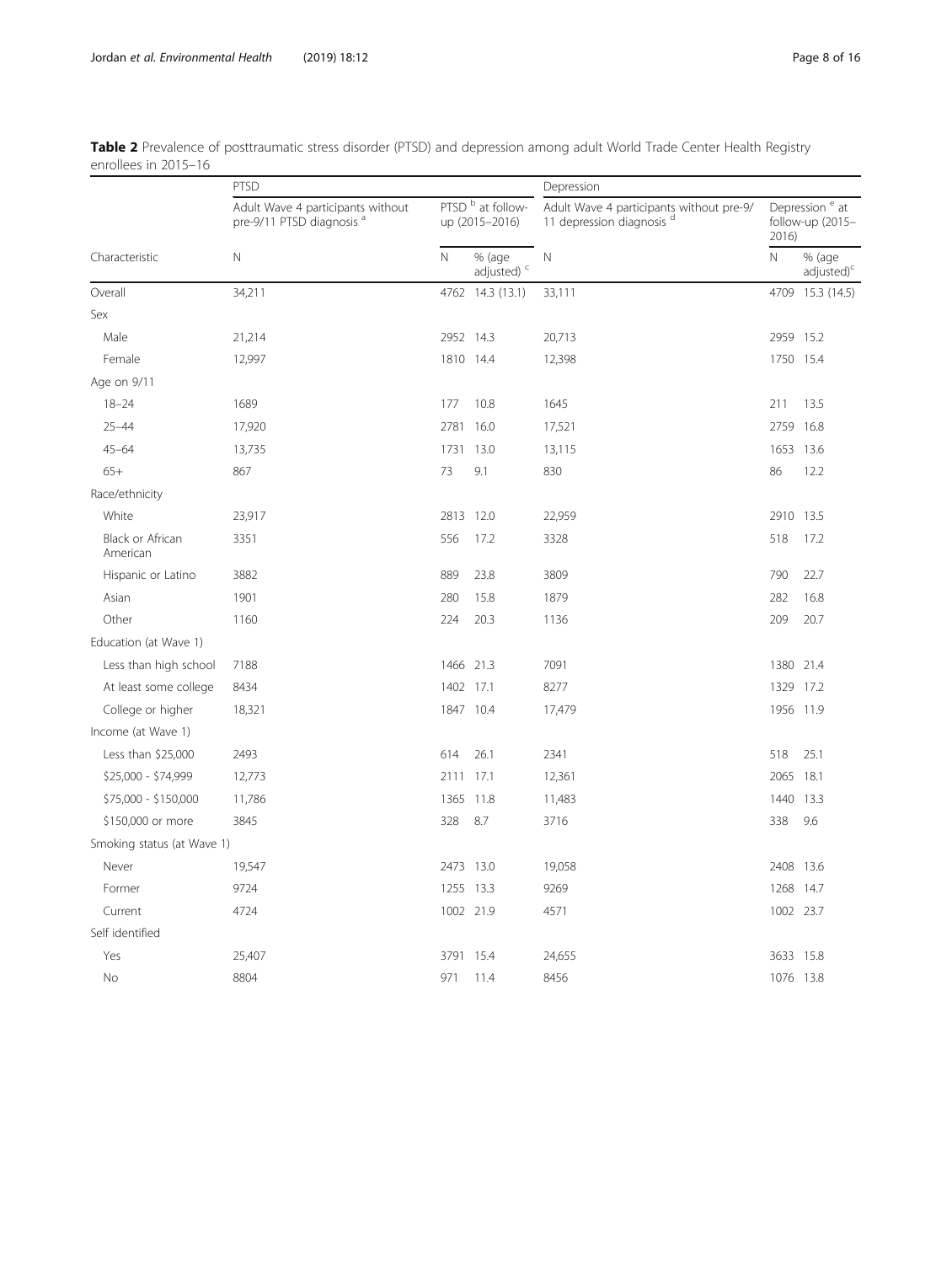| Table 2 Prevalence of posttraumatic stress disorder (PTSD) and depression among adult World Trade Center Health Registry |  |  |
|--------------------------------------------------------------------------------------------------------------------------|--|--|
| enrollees in 2015-16 (Continued)                                                                                         |  |  |

|                                          | PTSD                                                                      |           |                                                | Depression                                                            |              |                                                |
|------------------------------------------|---------------------------------------------------------------------------|-----------|------------------------------------------------|-----------------------------------------------------------------------|--------------|------------------------------------------------|
|                                          | Adult Wave 4 participants without<br>pre-9/11 PTSD diagnosis <sup>a</sup> |           | PTSD <sup>b</sup> at follow-<br>up (2015-2016) | Adult Wave 4 participants without pre-9/<br>11 depression diagnosis d | 2016)        | Depression <sup>e</sup> at<br>follow-up (2015- |
| Characteristic                           | $\mathbb N$                                                               | N         | % (age<br>adjusted) <sup>c</sup>               | $\mathbb N$                                                           | $\mathsf{N}$ | % (age<br>$adjusted$ <sup>c</sup>              |
| Registry eligibility group               |                                                                           |           |                                                |                                                                       |              |                                                |
| Rescue/recovery<br>worker                | 16,424                                                                    | 2453 15.3 |                                                | 15,957                                                                | 2436 16.3    |                                                |
| Lower Manhattan area<br>resident         | 4563                                                                      | 519       | 11.9                                           | 4243                                                                  | 544          | 14.2                                           |
| Lower Manhattan area<br>worker/student   | 11,701                                                                    | 1555 13.7 |                                                | 11,460                                                                | 1481 13.9    |                                                |
| Passerby                                 | 1311                                                                      | 200       | 15.7                                           | 1239                                                                  | 209          | 18.2                                           |
| Dust cloud exposure                      |                                                                           |           |                                                |                                                                       |              |                                                |
| Yes                                      | 17,568                                                                    | 3033 17.8 |                                                | 17,136                                                                | 2773 17.5    |                                                |
| No                                       | 16,503                                                                    | 1707 10.6 |                                                | 15,838                                                                | 1910 12.9    |                                                |
| Personally witnessed trauma on 9/11      |                                                                           |           |                                                |                                                                       |              |                                                |
| Yes                                      | 23,132                                                                    | 3643 16.3 |                                                | 22,533                                                                | 3435 16.4    |                                                |
| No                                       | 10,527                                                                    | 1034 10.1 |                                                | 10,053                                                                | 1187 12.6    |                                                |
| Rescue/recovery workers and volunteers   |                                                                           |           |                                                |                                                                       |              |                                                |
| Duration of work                         |                                                                           |           |                                                |                                                                       |              |                                                |
| $1 - 7$ days                             | 5589                                                                      | 713       | 13.1                                           | 5355                                                                  | 764          | 15.2                                           |
| $8 - 30$ days                            | 5035                                                                      | 723       | 14.7                                           | 4884                                                                  | 716          | 15.5                                           |
| 31-90 days                               | 2732                                                                      | 422       | 15.9                                           | 2704                                                                  | 415          | 16.4                                           |
| >90 days                                 | 2457                                                                      | 533       | 22.4                                           | 2420                                                                  | 469          | 21.0                                           |
| Date of arrival for rescue/recovery work |                                                                           |           |                                                |                                                                       |              |                                                |
| 9/11 on pile                             | 2471                                                                      | 467       | 19.3                                           | 2470                                                                  | 377          | 16.2                                           |
| 9/11, other site                         | 2269                                                                      | 406       | 18.5                                           | 2236                                                                  | 387          | 18.7                                           |
| $9/12 - 9/17$                            | 6496                                                                      | 1081      | 17.1                                           | 6362                                                                  | 1078         | 18.2                                           |
| 9/18 or later                            | 4581                                                                      | 441       | 9.9                                            | 4304                                                                  | 525          | 13.0                                           |

<sup>a</sup>Self-reported PTSD diagnosed by a clinician in 2001 or earlier, as reported on the 2015–16 Wave 4 questionnaire<br>PDofined as a score > 44 on the 17 item ovent specific PTSD Checklist on the 2015–16 Wave 4 questionnaire

 $b$ Defined as a score  $\geq$  44 on the 17-item, event-specific PTSD Checklist on the 2015–16 Wave 4 questionnaire

Age adjusted to the 2010 United States Census

delf-reported depression diagnosed by a clinician in 2001 or earlier, as reported on the 2015–16 Wave 4 questionnaire<br>EDefined as a score > 10 on the 8 item Patient Health Questionnaire en the 2015–16 Wave 4 questionnaire

 $e^{\theta}$  Pefined as a score  $\geq 10$  on the 8-item Patient Health Questionnaire on the 2015–16 Wave 4 questionnaire

asthma and GERD (5.8%); PTSD and depression (4.2%); depression alone (3.0%); all four conditions (2.5%); and PTSD alone (2.0%; data not shown in tables).

It is estimated that approximately 409,000 persons were eligible for Registry participation [\[26](#page-15-0)]. Projection of the Wave 4 questionnaire to the complete simulated population of directly exposed persons yielded estimates of approximately 39,938 cases of asthma; 61,678 of GERD; 46,762 of PTSD; and 52,440 of depression occurring since 9/11 (Table [3](#page-9-0)). We estimated that 162,070 persons who were directly exposed to the 9/11 WTC attacks (approximately 38,000 rescue/ recovery workers and 124,000 community members)

had developed one or more of these four conditions by 2015–16.

Participants with each of the four conditions studied reported considerably poorer HRQOL during the 30 days preceding completion of the Wave 4 questionnaire compared to participants with none of these conditions (Table [4](#page-10-0)). This was particularly pronounced among participants with a mental health condition; 46.6% of those with PTSD and 47.1% of those with depression reported that their health had limited their usual activities during 14 or more of the 30 days preceding Wave 4 completion. Similar patterns were found in measures of general health and satisfaction with life; 47.4% of participants with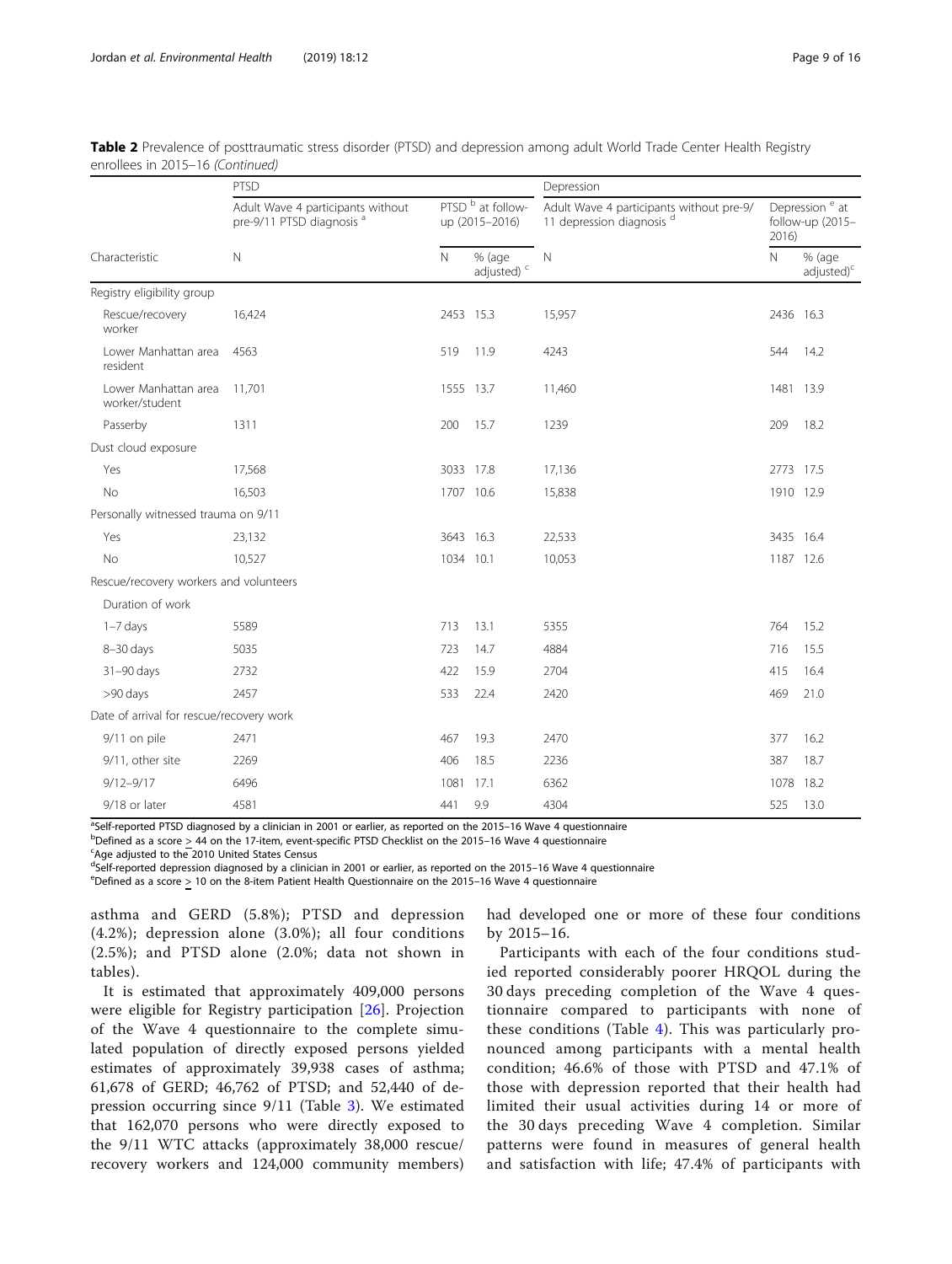|                                                                                                                                                                                                                                                                                                                                                                                                                                                                                                                                                                                                                                                                                                                                                                                                                                              |                            | Asthma      |                   |                | GERD                  |                 |                | PTSD          |        |                | Depression    |        |                | conditions <sup>a</sup> | One or more 9/11-associated |                 |
|----------------------------------------------------------------------------------------------------------------------------------------------------------------------------------------------------------------------------------------------------------------------------------------------------------------------------------------------------------------------------------------------------------------------------------------------------------------------------------------------------------------------------------------------------------------------------------------------------------------------------------------------------------------------------------------------------------------------------------------------------------------------------------------------------------------------------------------------|----------------------------|-------------|-------------------|----------------|-----------------------|-----------------|----------------|---------------|--------|----------------|---------------|--------|----------------|-------------------------|-----------------------------|-----------------|
| Participant group Total                                                                                                                                                                                                                                                                                                                                                                                                                                                                                                                                                                                                                                                                                                                                                                                                                      | Exposed <sup>c</sup> bound | <b>DWer</b> | point<br>id<br>Si | Upper<br>bound | bound<br><b>DWell</b> | point<br>.<br>S | bound<br>Jpper | bound<br>ower | point  | bound<br>Joper | bound<br>ower | point  | bound<br>Jpper | bound<br>ower           | point<br>ò<br>≷             | pamoc<br>Joper  |
| Rescue/recovery 91,469<br>workers                                                                                                                                                                                                                                                                                                                                                                                                                                                                                                                                                                                                                                                                                                                                                                                                            |                            | 7121        |                   | 10,281 19,275  | 12,146                | 17,085          | 29,659         | 7683          |        | 1,061 15,347   | 9573          |        | 13,645 15,445  | 29,406                  | 38,001                      | 50,388          |
| Community<br>enrollees                                                                                                                                                                                                                                                                                                                                                                                                                                                                                                                                                                                                                                                                                                                                                                                                                       | 318,023                    | 20,406      | 29,657 44,117     |                | 31,186                | 44,593          | 56,270         | 23,076        | 33,402 | 45,125         | 26,960        | 38,795 | 47,340         | 95,076                  |                             | 124,068 151,471 |
|                                                                                                                                                                                                                                                                                                                                                                                                                                                                                                                                                                                                                                                                                                                                                                                                                                              | 409,492                    | 27,527      | 39,938 63,391     |                | 43,333                | 61,678          | 85,929         | 30,759        | 46,762 | 62,862         | 36,532        | 52,440 | 62,784         | 124,483                 |                             | 162,070 201,859 |
| Midpoint estimate is the product of the percent ill among list-identified persons and the total population exposed. Lower bound estimate adjusts for the possibility that even among listed persons, those ill were 50%<br>more likely to enroll in the WTCHR. The lower bound estimate is the product of the total population exposed and the ratio of A to B, where (A) is the number of list-identified persons who were ill and (B) is the sum<br>of the number of list-identified persons who were healthy ×1.5 and the number of list-identified persons who were iil. Upper bound estimate is the product of the percent iil among self-identified persons and the<br>Burden estimates are rounded to the nearest integer<br>GERD: qastroesophaqeal reflux disease<br>PTSD: posttraumatic stress disorder<br>total population exposed |                            |             |                   |                |                       |                 |                |               |        |                |               |        |                |                         |                             |                 |

cEstimates from Murphy J, Brackbill RM, Thalji L, et al. Measuring and maximizing coverage in the World Trade Center Health Registry. Stat Med 2007;26:1688–1701

"Estimates from Murphy J, Brackbill RM, Thalji L, et al. Measuring and maximizing coverage in the World Trade Center Health Registry. Stat Med 2007;26:1688–1701<br>"Conditions included were asthma, GERD, PTSD, and depression <sup>d</sup>Conditions included were asthma, GERD, PTSD, and depression

Table 3 Projected number of cases of 9/11-related conditions among the ~ 409,000 persons estimated to have been eligible for World Trade Center Health Registry enrollment

<span id="page-9-0"></span>Table 3 Projected number of cases of 9/11-related conditions among the ~409,000 persons estimated to have been eligible for World Trade Center Health Registry enrollment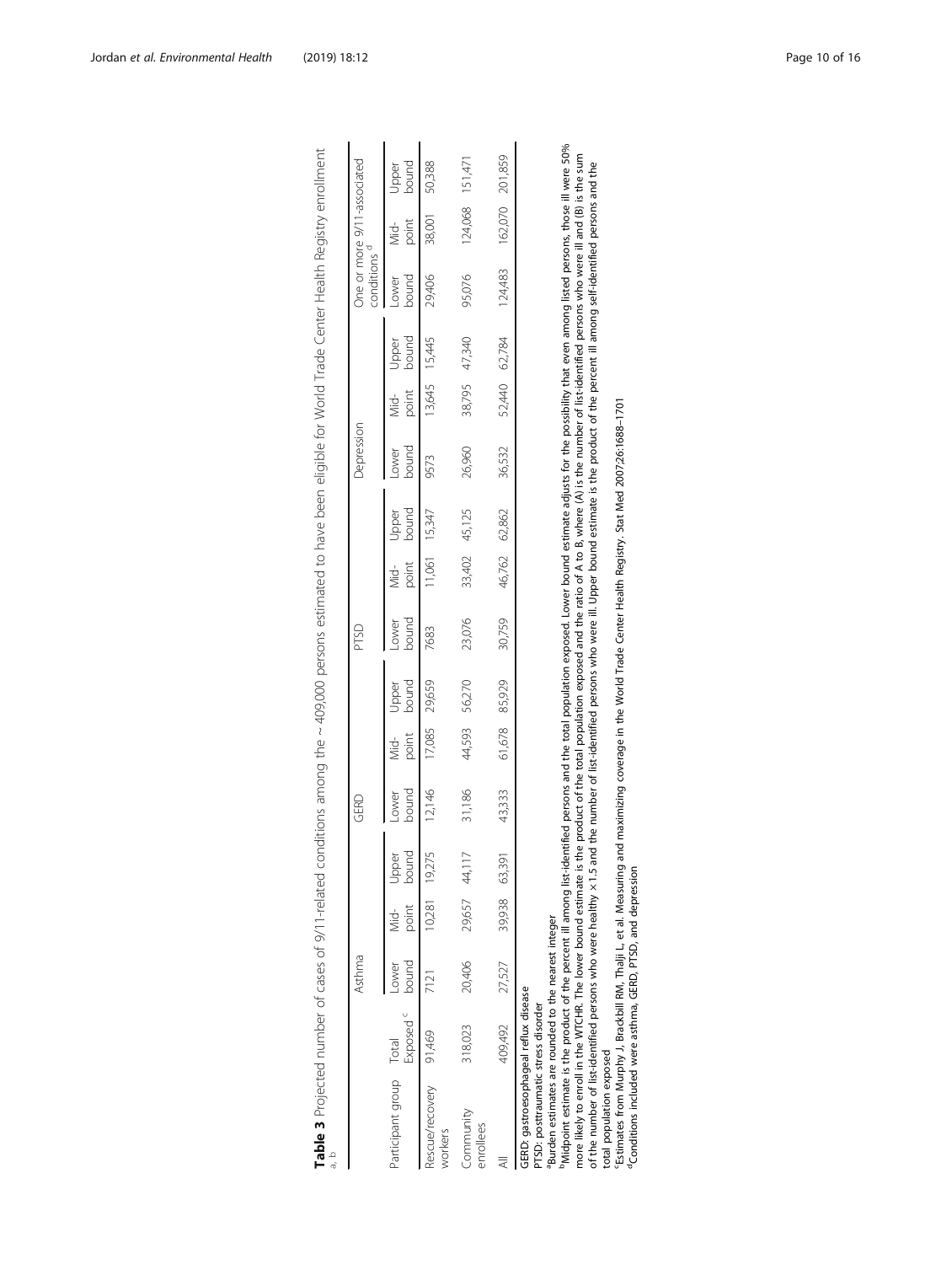|                |        | questionnaire | Health-related quality of life in 30 days before |      |                                                  |      | General health and satisfaction                |              |                |     | Health care access and utilization<br>during year before questionnaire |      |                                      |
|----------------|--------|---------------|--------------------------------------------------|------|--------------------------------------------------|------|------------------------------------------------|--------------|----------------|-----|------------------------------------------------------------------------|------|--------------------------------------|
| Condition<br>a |        | health        | $> 14$ days of poor<br>physical or mental        | days | Poor health limited<br>usual activity for $> 14$ |      | Dissatisfied or very<br>dissatisfied with life | Fair or poor | general health |     | Unmet need for<br>medical care                                         |      | Unmet need for<br>mental health care |
|                | N      | n             | %                                                | n    | $\%$                                             | n    | $\%$                                           | n.           | $\%$           | n   | %                                                                      | n    | $\%$                                 |
| Asthma         | 4556   | 2091          | 47.1                                             | 1250 | 28.9                                             | 1114 | 24.9                                           | 2232         | 49.8           | 182 | 4.1                                                                    | 604  | 13.6                                 |
| GFRD           | 7119   | 2981          | 42.8                                             | 1721 | 25.3                                             | 1601 | 22.8                                           | 3041         | 43.2           | 211 | 3.1                                                                    | 827  | 11.9                                 |
| <b>PTSD</b>    | 4762   | 3274          | 70.4                                             | 2117 | 46.6                                             | 2220 | 47.4                                           | 3047         | 64.9           | 341 | 7.4                                                                    | 1169 | 25.3                                 |
| Depression     | 4709   | 3413          | 73.9                                             | 2130 | 47.1                                             | 2352 | 50.8                                           | 3069         | 66.0           | 326 | 7.1                                                                    | 1192 | 26.0                                 |
| None           | 16.150 | 2057          | 13.0                                             | 700  | 4.5                                              | 990  | 6.2                                            | 1771         | 11.1           | 244 | 1.5                                                                    | 743  | 4.6                                  |

<span id="page-10-0"></span>Table 4 Quality of life, health care access, and health care utilization according to presence/absence of post-9/11-onset health conditions

GERD: gastroesophageal reflux disease

PTSD: posttraumatic stress disorder

a<br>Asthma was defined as self-reported, clinician-diagnosed asthma reported on the Wave 1 or Wave 4 questionnaires. GERD was defined as selfreported, clinician-diagnosed GERD reported on the Wave 4 questionnaire. PTSD was defined as a score  $\geq$  44 on the 17-item, event-specific PTSD Checklist on the 2015–16 Wave 4 questionnaire, among enrollees who did not report a pre-9/11 diagnosis of PTSD. Depression was defined as a score > 10 on the 8-item Patient Health Questionnaire on the 2015–16 Wave 4 questionnaire among enrollees who did not report a pre-9/11 diagnosis of depression

PTSD and 50.8% of those with depression reported being dissatisfied or very dissatisfied with life, while 64.9% of those with PTSD and 66.0% of those with depression reported fair or poor general health. A high proportion of participants with PTSD reported unmet need for physical (7.4%) or mental health care (25.3%) during the past year. Similarly, among participants with depression, 7.1% reported unmet need for mental health care, and 26% reported unmet need for mental health care.

When HRQOL was examined according to the number of health conditions present at the time of Wave 4, the prevalence of each measure of poor HRQOL increased steadily with the number of conditions present (Fig. 1). There was a similar, though less pronounced, pattern when the prevalence of

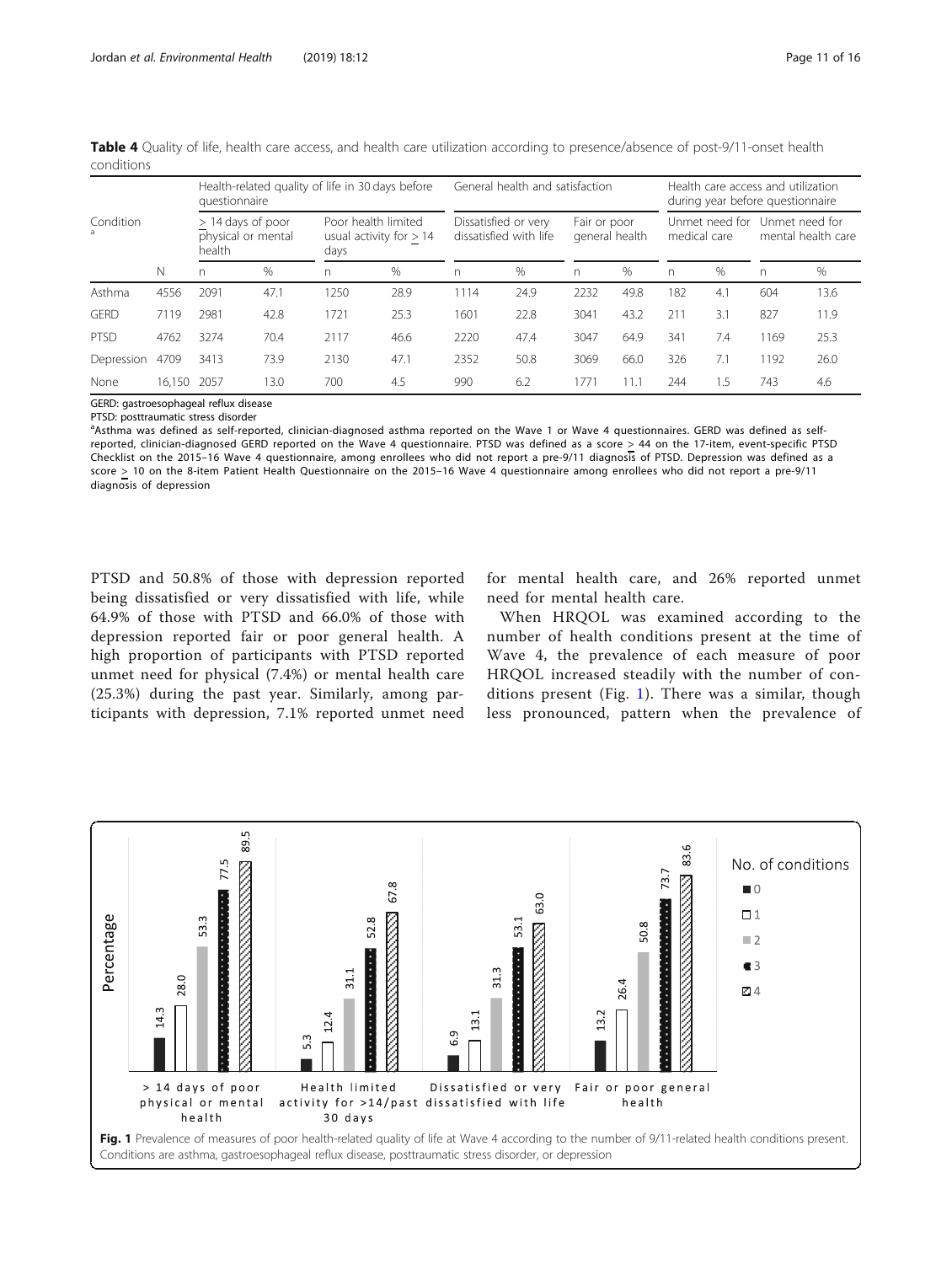

unmet need for health care was studied according to the number of conditions (Fig. 2).

## **Discussion**

Although more than fifteen years have passed since the September 11, 2001 WTC terrorist attacks, their impact continues to unfold. Nearly half of enrollees in this large cohort of 9/11-exposed rescue/recovery workers and community members reported having developed one or more of the health conditions studied by 2015–16; extrapolation of these findings to the estimated complete population of directly-exposed survivors suggests that more than 162,000 persons are struggling with potentially 9/11-related mental or physical health symptoms today. Comorbidity among conditions was both common and closely tied to poor HRQOL in our study, implying that survivors of complex disasters are likely to require comprehensive, long-term medical follow-up and care. Participants with PTSD or depression reported the worst HRQOL and the highest levels of unmet need for mental health care, suggesting that increased efforts to reach this potentially vulnerable group are needed.

At 24.7%, the age-adjusted lifetime prevalence of asthma in our study was much higher than asthma prevalence estimates among adults reported in the 2015 National Health Interview Survey (12.7%) [[27](#page-15-0)] and the 2014 New York City Community Health Survey (11.3%) [[28\]](#page-15-0), which measured self-reported clinician-diagnosed asthma using methods similar to

the Registry's. The age-adjusted point prevalence of PTSD in our sample, 13.1%, was also substantially higher than available population-based estimates, including the on-line 2011 National Stressful Events Survey (5.1% in past 6 months) [[29\]](#page-15-0) and the face-to-face 2001–2003 National Comorbidity Survey  $(6.1\%)$  [\[30\]](#page-15-0), although each of these measured PTSD differently than we did. Additionally, depression was more common in our sample (age-adjusted prevalence 14.5%) than in studies of the general population that used a similar version of the PHQ to define the condition (8.3%, 2013–14 New York City Health and Nutrition Evaluation Survey [[31](#page-15-0)]; 7.6%, 2009–2012 National Health and Nutrition Evaluation Survey [\[32](#page-15-0)]). We did not find population-based estimates for GERD that were measured comparably to ours. Our findings are broadly consistent with illness prevalence reports from other 9/11-exposed cohorts [[10](#page-15-0), [33,](#page-15-0) [34](#page-15-0)].

Each of the health conditions examined in this study was associated with poor HRQOL, but this association was particularly evident for the mental health conditions, with almost two thirds of participants with PTSD or depression reporting poor HRQOL during the month preceding completion of the questionnaire. HRQOL also declined steadily as the number of co-morbid conditions increased, consistent with previous studies [\[18,](#page-15-0) [22](#page-15-0)]. The close relationship between the mental health conditions studied and poor HRQOL may be due, largely, to the fact that PTSD and depression were usually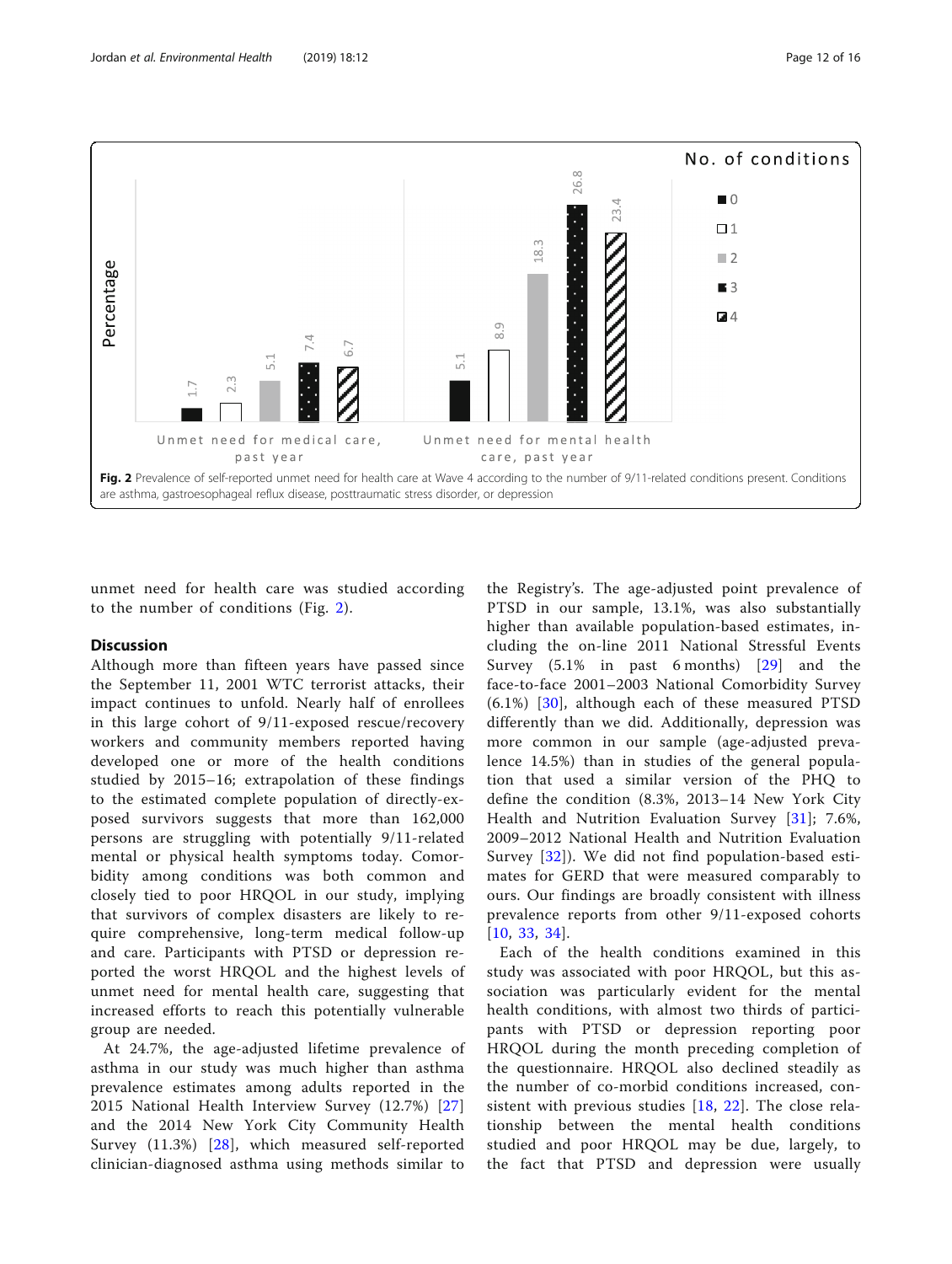present in combination with other comorbidities [\[22](#page-15-0), [35\]](#page-15-0). Nonetheless, our results suggest that the toll associated with active PTSD and depression is substantial for society as well as for affected individuals, since both of these conditions were associated with frequent limitation of daily activities, and thus likely with a considerable decrease in productivity and other contributions.

Although health care for 9/11-related conditions is offered at no out-of-pocket cost to 9/11-exposed persons through the World Trade Center Health Program, many participants in this study reported unmet need for health care during the preceding year. The survey inquired about medical and mental health care in general, and did not specifically query whether the unmet need was for a condition that may be 9/11-related, so it is likely that some of the unmet needs reported were for other conditions. Nonetheless, the finding that 25% of patients with PTSD and 26% of those with depression reported a recent unmet need for mental health care is striking when compared to that of the general NYC population  $(13\% \, 56)$ . These finding suggests that a more focused approach is needed to identify and address barriers that prevent enrollees with mental health symptoms from obtaining care. A previous study of such barriers in this cohort found that greater severity of mental health symptoms, a lack of health insurance, and lower levels of social support were associated with unmet need for mental health care [\[37](#page-15-0)]. Targeted outreach to individuals for whom these barriers are likely to exist, through programs such as the Registry's Treatment Referral Program (which conducts personalized outreach to refer eligible enrollees to care through the WTC Health Program), is a crucial step toward improving access.

These results must be viewed in light of the fact that all data, including 9/11-related exposures and health outcomes, were self-reported, and that PTSD and depression were defined using screening instruments. Although we used tools such as the PCL-17 and PHQ that have been used extensively, including in multiple previous studies of 9/11-related health outcomes, estimates of the prevalence of conditions presented here are not a substitute for objectively collected clinical data. Instead, our results complement studies that include medically verified diagnoses by reflecting the ongoing needs of a larger and more diverse panel of 9/11 survivors than could be assessed otherwise. An additional consideration is that, while the Registry is the largest and most diverse cohort of 9/11-exposed persons in existence, it is a voluntary study that is estimated to have enrolled a minority of those exposed  $(17\% \; [26])$  $(17\% \; [26])$  $(17\% \; [26])$ , and therefore may not be representative of the full spectrum of 9/11-exposed persons.

Approximately 55% of eligible Registry enrollees participated in the Wave 4 questionnaire, with enrollees who reported being white, highly educated, having a higher family income, or performing 9/11 rescue/recovery work more likely to participate in the Wave 4 suvey than their counterparts. Additionally, those who initially self-identified for screening for Registry eligibility were more likely to complete Wave 4 than were enrollees who were originally recruited through building or employer lists. Since symptoms and conditions were consistently more common among self-identified than list-identified enrollees in the current study, our results may tend to overestimate the prevalence of these conditions. On the other hand, because participants with PTSD at enrollment were less likely to remain active in the Registry than enrollees without PTSD, we may have underestimated the prevalence of PTSD among those affected. However, 9/11-related exposures were similar among Wave 4 participants and non-participants, suggesting that our findings on the relationships between such exposures and health end-points do not suffer from systematic bias due to differential attrition of this nature.

The current study addresses only the most common conditions that are associated with 9/11 exposure; we did not include other 9/11-related conditions, such as sarcoidosis, that are less common, yet potentially severe or even fatal, or various types of cancer which are being investigated as potentially associated with 9/11 exposure. Our description of comorbidities does not represent the complexity of the interrelationships among these conditions, an area of study which will be developed further in subsequent analyses. The full spectrum of the down-stream impacts of 9/11-related conditions, such as early retirement [[23](#page-15-0)] or other measures of lost productivity, is also not examined here.

The persistently high prevalence of asthma, GERD, PTSD and depression 15 years after 9/11 and the association of these conditions with poor HRQOL provide strong support for the continuation of both medical care and health monitoring for 9/11-exposed persons. The poorer HRQOL outcomes and high levels of unmet mental health care need among those with mental health conditions in this population, despite the availability of care for 9/11-related mental health conditions through the WTC Health Program, are concerning. Outreach to inform exposed persons of available health resources, focusing on sub-groups with a particularly high prevalence of mental health conditions, is essential. Long-term monitoring of this cohort can inform preparation for and response to other complex disasters.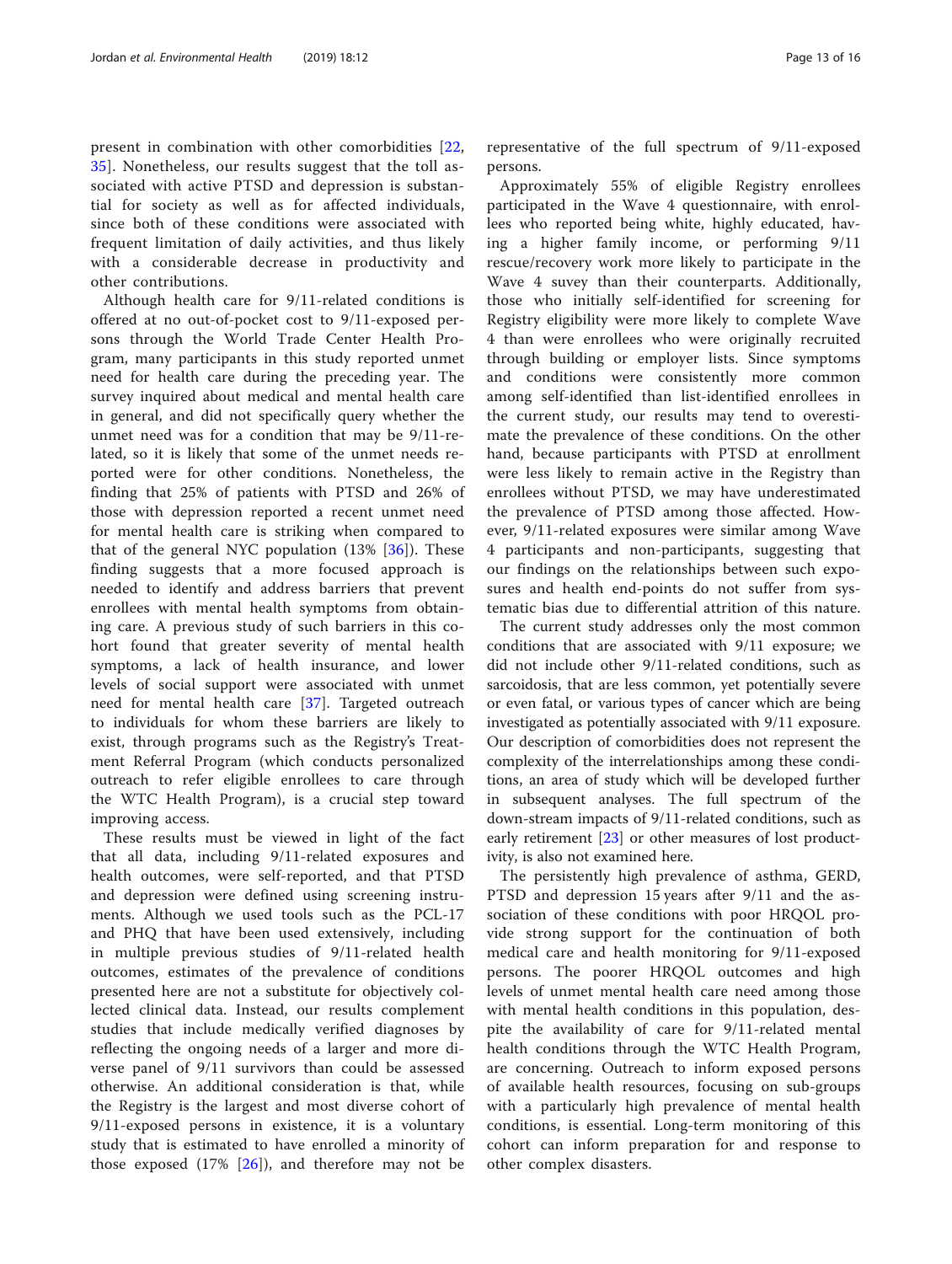## Appendix

Table 5 Comparison of participants and non-participants in Wave 4

|                                        | Participants |      | Non-Participants |         |            |
|----------------------------------------|--------------|------|------------------|---------|------------|
| Characteristic                         | $\mathsf{N}$ | $\%$ | $\mathbb N$      | $\%$    | $p$ -value |
| Overall                                | 36,864       | 54.6 | 30,640           | 45.4    |            |
| Sex                                    |              |      |                  |         |            |
| Male                                   | 22,291       | 60.5 | 18,280           | 59.7    | .03        |
| Female                                 | 14,573       | 39.5 | 12,360           | 40.3    |            |
| Age on 9/11                            |              |      |                  |         |            |
| $<18$                                  | 886          | 2.4  | 1461             | $4.8\,$ | < 01       |
| $18 - 24$                              | 1776         | 4.8  | 2561             | $8.4\,$ |            |
| $25 - 44$                              | 18,840       | 51.1 | 17,527           | 57.4    |            |
| $45 - 64$                              | 14,453       | 39.2 | 8082             | 26.5    |            |
| $65+$                                  | 891          | 2.4  | 912              | 3.0     |            |
| Race/ethnicity                         |              |      |                  |         |            |
| White                                  | 25,682       | 69.7 | 16,896           | 55.1    | < 01       |
| Black or African American              | 3554         | 9.6  | 4539             | 14.8    |            |
| Hispanic or Latino                     | 4204         | 11.4 | 4922             | 16.1    |            |
| Asian                                  | 2134         | 5.8  | 2739             | 8.9     |            |
| Other                                  | 1290         | 3.5  | 1544             | $5.0\,$ |            |
| Education                              |              |      |                  |         |            |
| Less than high school                  | 8200         | 22.4 | 9191             | 30.7    | < 01       |
| At least some college                  | 8999         | 24.6 | 7148             | 23.9    |            |
| College or higher                      | 19,384       | 53.0 | 13,617           | 45.5    |            |
| Income                                 |              |      |                  |         |            |
| Less than \$25,000                     | 2932         | 8.8  | 3938             | 14.8    | < 01       |
| \$25,000 - \$74,999                    | 13,644       | 41.1 | 11,725           | 44.2    |            |
| \$75,000 - \$150,000                   | 12,483       | 37.6 | 7892             | 29.8    |            |
| \$150,000 or more                      | 4169         | 12.6 | 2976             | 11.2    |            |
| Smoking status                         |              |      |                  |         |            |
| Never                                  | 21,019       | 57.8 | 17,566           | 59.3    | < 01       |
| Former                                 | 10,311       | 28.3 | 6774             | 22.9    |            |
| Current                                | 5060         | 13.9 | 5267             | 17.8    |            |
| Self identified                        |              |      |                  |         |            |
| Yes                                    | 27,684       | 75.1 | 19,840           | 64.8    | < 0.01     |
| No                                     | 9180         | 24.9 | 10,800           | 35.3    |            |
| Registry eligibility group             |              |      |                  |         |            |
| Rescue/recovery worker                 | 16,976       | 46.7 | 12,602           | 41.8    | < 01       |
| Lower Manhattan area resident          | 5361         | 14.8 | 6237             | 20.7    |            |
| Area workers and school staff/students | 12,600       | 34.7 | 10,000           | 33.2    |            |
| Passersby                              | 1417         | 3.9  | 1310             | 4.4     |            |
| Dust cloud exposure                    |              |      |                  |         |            |
| Yes                                    | 19,121       | 52.1 | 15,602           | 51.2    | .02        |
| No                                     | 17,575       | 47.9 | 14,873           | 48.8    |            |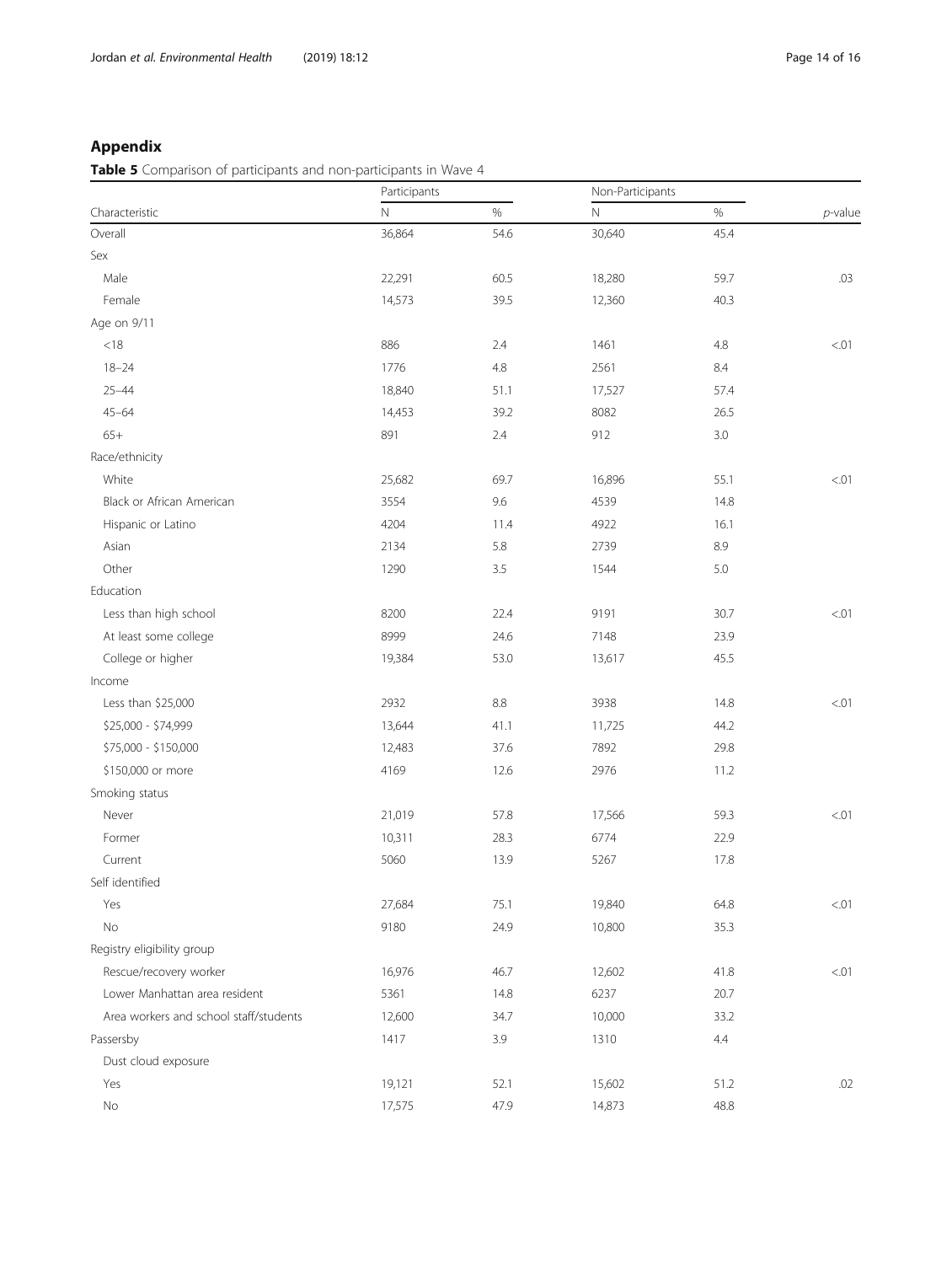## <span id="page-14-0"></span>Table 5 Comparison of participants and non-participants in Wave 4 (Continued)

| Characteristic                      | Participants |      | Non-Participants |      |            |
|-------------------------------------|--------------|------|------------------|------|------------|
|                                     | $\mathsf{N}$ | $\%$ | $\mathbb N$      | %    | $p$ -value |
| Personally witnessed trauma on 9/11 |              |      |                  |      |            |
| Yes                                 | 25,130       | 69.5 | 20,849           | 69.7 | .63        |
| No                                  | 11,041       | 30.5 | 9085             | 30.4 |            |
| Asthma at Wave 1                    |              |      |                  |      |            |
| Yes                                 | 5191         | 14.1 | 4266             | 14.0 | .69        |
| No                                  | 31,586       | 85.9 | 26,193           | 86.0 |            |
| GERS <sup>a</sup> at Wave 1         |              |      |                  |      |            |
| Yes                                 | 11,202       | 30.5 | 9237             | 30.4 | .67        |
| No                                  | 25,484       | 69.5 | 21,166           | 69.6 |            |
| PTSD b at Wave 1                    |              |      |                  |      |            |
| Yes                                 | 5386         | 15.0 | 5285             | 18.2 | < 01       |
| No                                  | 30,629       | 85.1 | 23,690           | 81.8 |            |

acastroesophageal reflux symptoms (GERS) were defined as reported heartburn, indigestion, or reflux at the time of the Wave 1 questionnaire <sup>b</sup>Posttraumatic stress disorder (PTSD) was defined as a score > 44 on the 17-item, event-specific PTSD Checklist

#### Abbreviations

9/11: September 11, 2001 World Trade Center terrorist attacks; GERD: gastroesophageal reflux disease; GERS: gastroesophageal reflux symptoms; HRQOL: health-related quality of life; PTSD: posttraumatic stress disorder; WTC: World Trade Center

#### Acknowledgements

Previously presented as an abstract: Council of State and Territorial Epidemiologists June 2017, Boise, Idaho.

#### Funding

This publication was supported by Cooperative Agreement Numbers 2 U50/ OH009739 and 5 U50/OH009739 from the National Institute for Occupational Safety and Health (NIOSH) of the Centers for Disease Control and Prevention (CDC); U50/ATU272750 from the Agency for Toxic Substances and Disease Registry (ATSDR), CDC, which included support from the National Center for Environmental Health, CDC; and by the New York City Department of Health and Mental Hygiene (NYC DOHMH). Its contents are solely the responsibility of the authors and do not necessarily represent the official views of NIOSH, CDC or the Department of Health and Human Services.

#### Availability of data and materials

de-identified data from all Registry surveys are available at [https://](https://www1.nyc.gov/site/911health/researchers/health-data-tools.page) [www1.nyc.gov/site/911health/researchers/health-data-tools.page](https://www1.nyc.gov/site/911health/researchers/health-data-tools.page)

#### Authors' contributions

HJ conceived of the manuscript and the analytic approach and wrote the manuscript, with input from SO, JL, CS, RB, JC, and MF. SO conducted the statistical analyses. CG provided editorial and subject matter expertise. HM assisted with visual presentation of the data. JL assisted with finalization of the manuscript and references.

#### Ethics approval and consent to participate

The US Centers for Disease Control and Prevention and New York City Department of Health and Mental Hygiene institutional review boards approved the Wave 1 and Wave 4 protocols. Verbal informed consent was obtained from each Registry participant at enrollment.

#### Consent for publication

not applicable.

#### Competing interests

The authors declare that they have no competing interests.

### Publisher's Note

Springer Nature remains neutral with regard to jurisdictional claims in published maps and institutional affiliations.

#### Author details

<sup>1</sup>World Trade Center Health Registry, New York City Department of Health and Mental Hygiene, New York, NY, USA. <sup>2</sup>Present Address: Bureau of Tuberculosis Control, New York City Department of Health and Mental Hygiene, 42-09 28th St., CN-72B, Long Island City, Queens, NY 11101, USA. <sup>3</sup>Department of Child and Adolescent Psychiatry, Hassenfeld Children's Hospital at NYU Langone, One Park Avenue, room 7-314, New York, NY, USA. 4 Division of Epidemiology, New York City Department of Health and Mental Hygiene, Long Island City, NY, USA.

## Received: 14 September 2018 Accepted: 17 January 2019 Published online: 12 February 2019

#### References

- 1. CDC. Deaths in World Trade Center terrorist attacks—New York City, 2001. MMWR Morb Mortal Wkly Rep. 2002 Sep 11;51:1–5.
- Landrigan PJ, Lioy PJ, Thurston G, Berkowitz G, Chen LC, Chillrud SN, et al. NIEHS World Trade Center Working Group. Health and environmental consequences of the World Trade Center disaster. Environ Health Perspect. 2004;112:731–9.
- 3. Claudio L. Environmental aftermath. Environ Health Perspect. 2001;109:528–36.
- Stellman JM, Smith RP, Katz CL, Sharma V, Charney DS, Herbert R, et al. Enduring mental health morbidity and social function impairment in world trade center rescue, recovery, and cleanup workers: the psychological dimension of an environmental health disaster. Environ Health Perspect. 2008;116:1248–53.
- Prezant DJ, Weiden M, Banauch GI, McGuinness G, Rom WN, Aldrich TK, Kelly KJ. Cough and bronchial responsiveness in firefighters at the World Trade Center site. N Engl J Med. 2002;347:806–15.
- 6. Brackbill RM, Hadler JL, DiGrande L, Ekenga CC, Farfel MR, Friedman S, et al. Asthma and posttraumatic stress symptoms 5 to 6 years following exposure to the World Trade Center terrorist attack. JAMA. 2009;302:502–16.
- 7. Lin S, Jones R, Reibman J, Morse D, Hwang SA. Lower respiratory symptoms among residents living near the World Trade Center, two and four years after 9/11. Int J Occup Environ Health. 2010;16:44–52.
- Reibman J, Lin S, Hwang SA, Gulati M, Bowers JA, Rogers L, et al. The World Trade Center residents' respiratory health study: new-onset respiratory symptoms and pulmonary function. Environ Health Perspect. 2005;113:406–11.
- 9. Wheeler K, McKelvey W, Thorpe L, Perrin M, Cone J, Kass D, et al. Asthma diagnosed after 11 September 2001 among rescue and recovery workers: